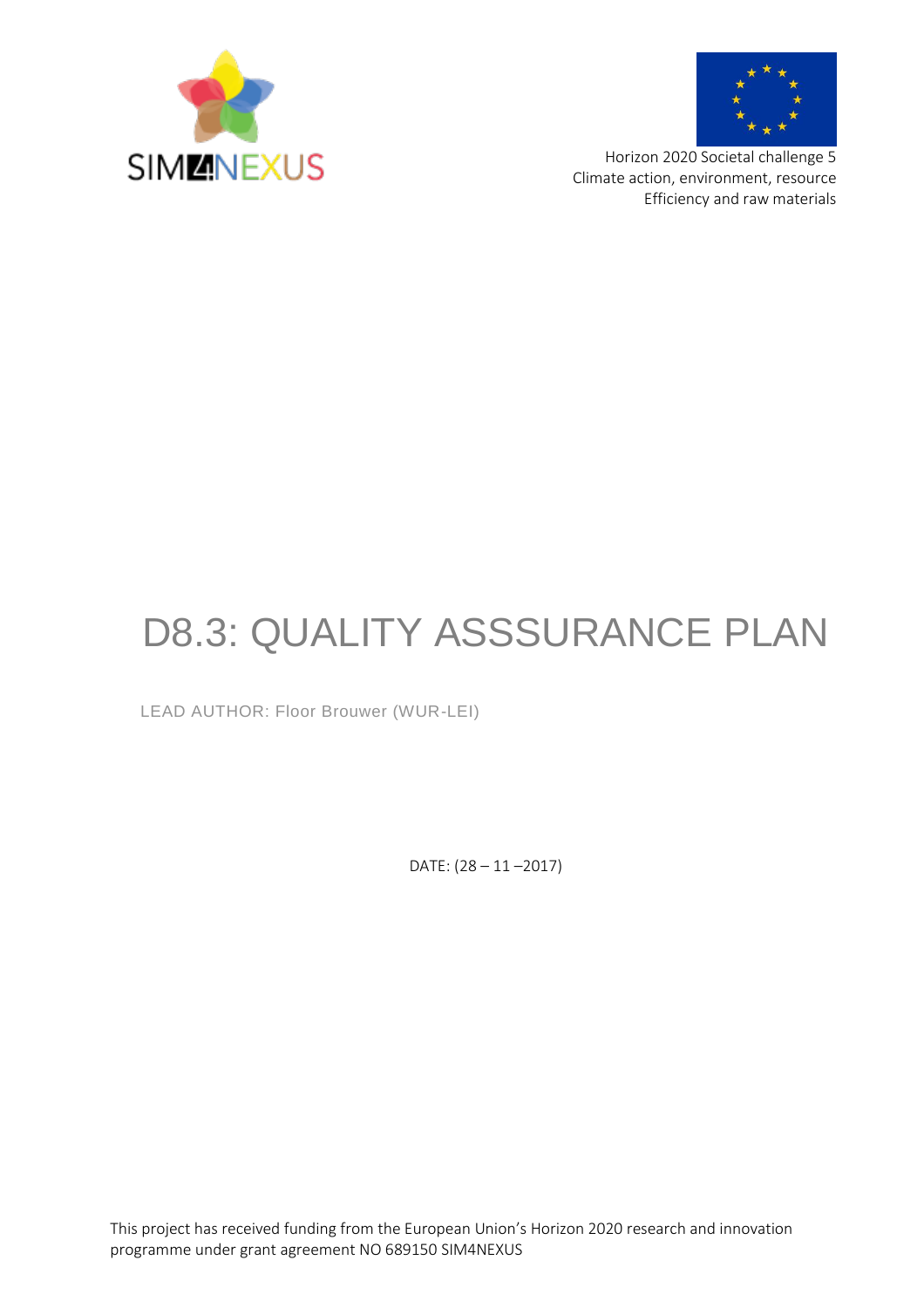| <b>PROJECT</b>                                                        | Sustainable Integrated Management FOR the NEXUS of water-land-<br>food-energy-climate for a resource-efficient Europe (SIM4NEXUS) |
|-----------------------------------------------------------------------|-----------------------------------------------------------------------------------------------------------------------------------|
| <b>PROJECT NUMBER</b>                                                 | 689150                                                                                                                            |
| <b>TYPE OF FUNDING</b>                                                | <b>RIA</b>                                                                                                                        |
| <b>DELIVERABLE</b>                                                    | D.8.3 Quality Assurance Plan                                                                                                      |
| WP NAME/WP NUMBER                                                     | Project Management / WP8                                                                                                          |
| <b>TASK</b>                                                           | Task 8.3                                                                                                                          |
| <b>VERSION</b>                                                        | Version for submission (28 January 2017)                                                                                          |
| <b>DISSEMINATION LEVEL</b>                                            | Public                                                                                                                            |
| <b>DATE</b>                                                           | 28/01/2017 (Date of this version) - 30/11/2016 (Due date)                                                                         |
| <b>LEAD BENEFICIARY</b>                                               | WUR-LEI                                                                                                                           |
| <b>RESPONSIBLE AUTHOR</b>                                             | Floor Brouwer                                                                                                                     |
| <b>ESTIMATED WORK</b><br><b>EFFORT</b>                                | 2 person-months                                                                                                                   |
| <b>AUTHOR(S)</b>                                                      | Floor Brouwer (WUR-LEI)                                                                                                           |
| <b>ESTIMATED WORK</b><br><b>EFFORT FOR EACH</b><br><b>CONTRIBUTOR</b> | 2 person-months                                                                                                                   |
| <b>INTERNAL REVIEWER</b>                                              | George Beers (Project Coordinator)                                                                                                |

### DOCUMENT HISTORY

| <b>VERSION</b> | <b>INITIALS/NAME</b> | <b>DATE</b> | <b>COMMENTS-DESCRIPTION OF ACTIONS</b>                                      |
|----------------|----------------------|-------------|-----------------------------------------------------------------------------|
| $\Omega$       | <b>VERSION 0.1</b>   | 12.11.2016  | <b>CLARIFY THE USE OF KEY PERFROMANCE</b><br><b>INDICATORS IN SIM4NEXUS</b> |
|                | <b>VERSION 1</b>     | 10.1.2017   | COMMENTS FROM JANEZ SUSNIK (UNESCO-IHE),                                    |
|                |                      |             | MARIA WITMER (PBL) AND XAVIER DOMINGO                                       |
|                |                      |             | (EURECAT) - MAKE EXPLICIT THE LINK BETWEEN KPI                              |
|                |                      |             | , IMPACTS AND OBJECTIVES OF SIM4NEXUS                                       |
| $\overline{2}$ | <b>VERSION 2</b>     | 23.01.2017  | EDITORIAL COMMENTS ARE MADE, MAKE THE                                       |
|                |                      |             | FLOW OF WORK EXPLICIT FROM OBJECTIVE                                        |
|                |                      |             | <b>TOWARDS THE MEANS</b>                                                    |
| $\mathbf{B}$   | <b>VERSION 3</b>     | 28.11.2017  | FINAL REPORT UPDATED ACCORDING TO 1ST YEAR                                  |
|                |                      |             | <b>REVIEW RECOMMENDATIONS</b>                                               |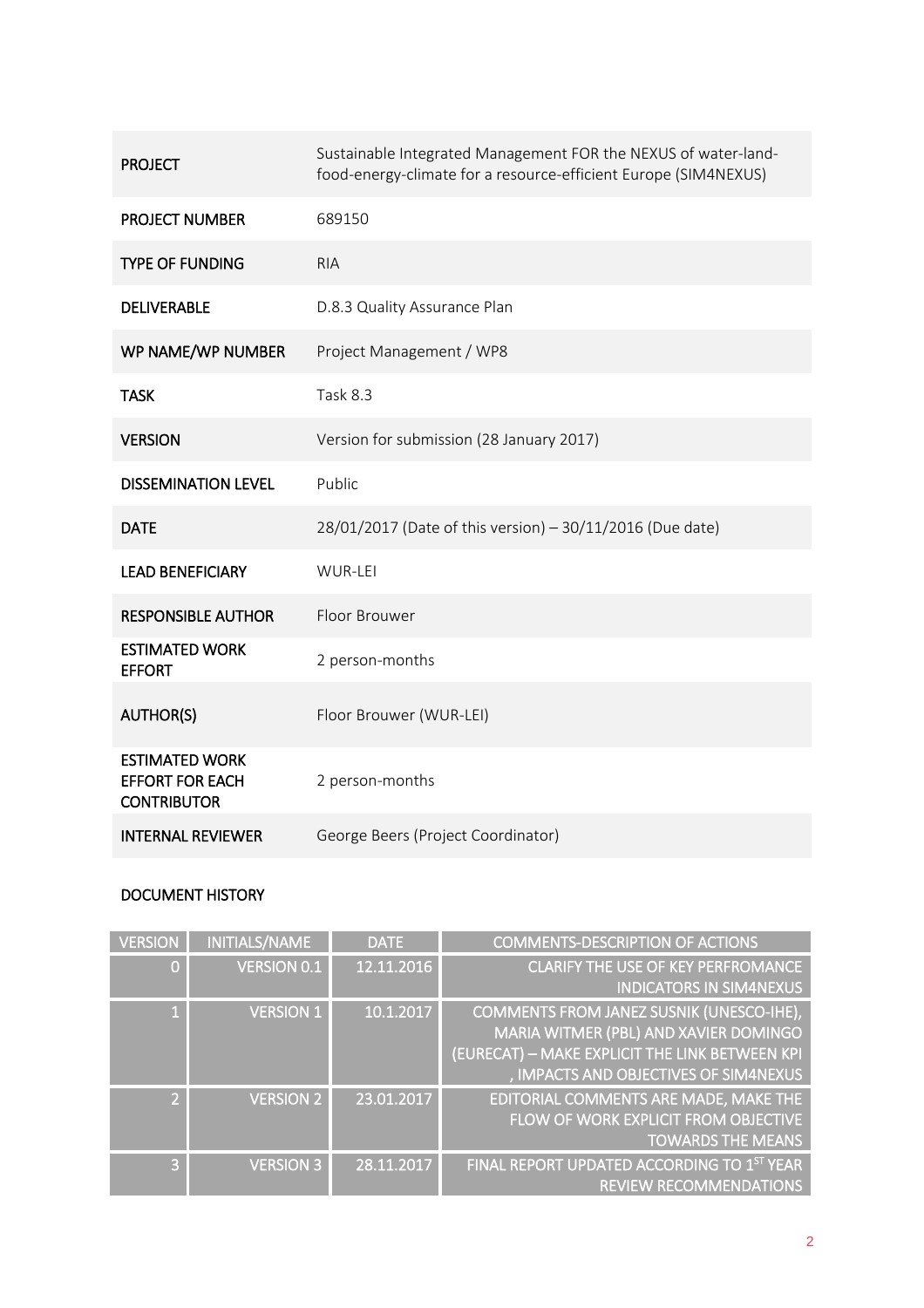Version 3 of the report follows from the comments of the project reviewers, received on 12 October 2017. The table below illustrates how the comments have been addressed.

| Review comments 12/10/2017                         | Adjustments in report                           |
|----------------------------------------------------|-------------------------------------------------|
| The contingency measures are mentioned twice,      | Section 2.5 includes a plan to update the       |
| but only as a ToDo of the EB (Section 2.3, Section | existing list of contingency measures and       |
| 3.4) and the PCT (Section 3.4)                     | mitigation actions. Section 2.5 also includes a |
|                                                    | plan for regular monitoring.                    |
|                                                    |                                                 |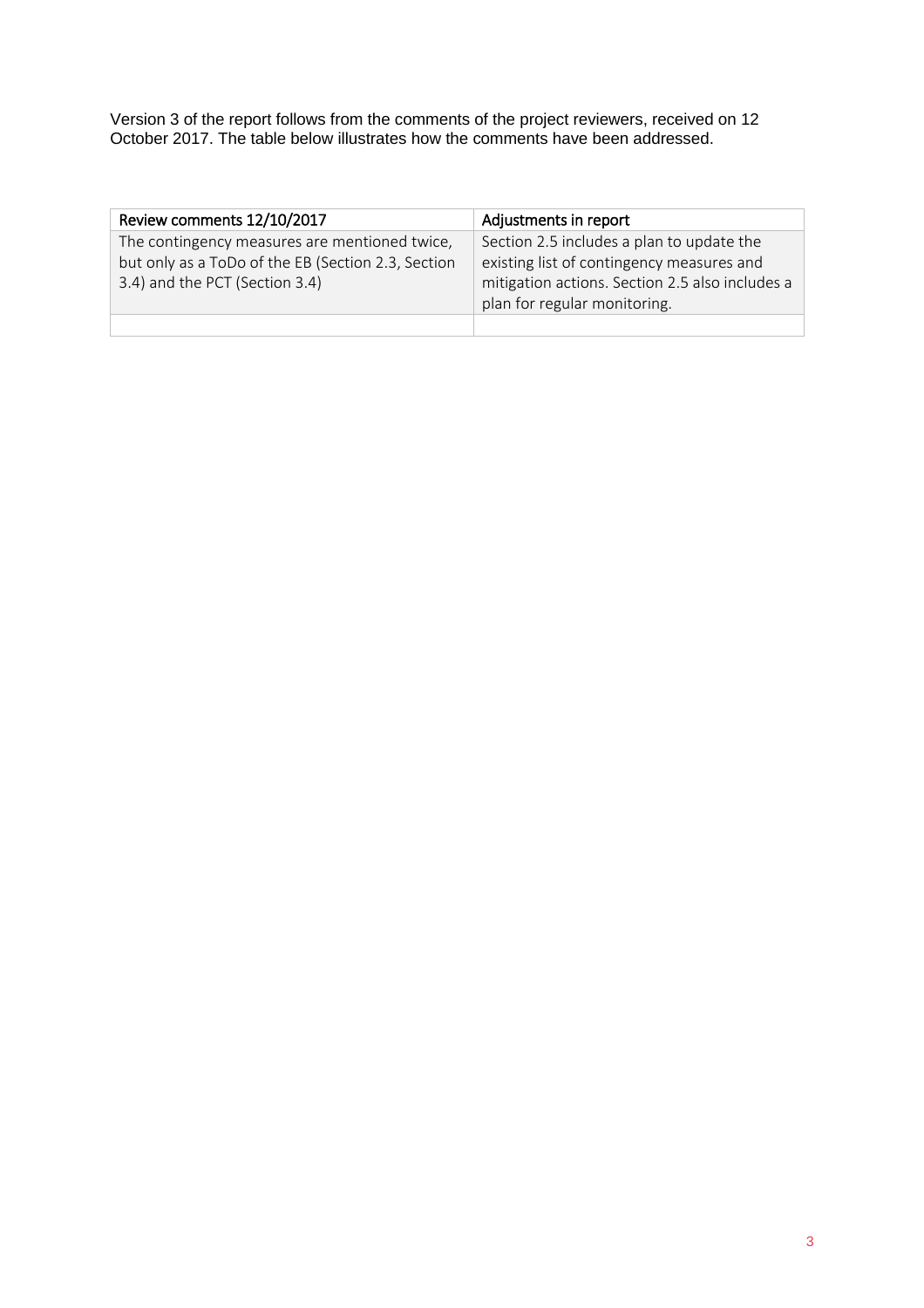## **Table of Contents**

| 1.             |  |
|----------------|--|
| 1.1            |  |
| 1.2            |  |
| $\overline{2}$ |  |
| 2.1            |  |
| 2.2            |  |
| 2.3            |  |
| 2.4            |  |
| 2.5            |  |
| 2.6            |  |
| 2.6.1          |  |
| 2.7            |  |
| 3              |  |
| 3.1            |  |
| 3.2            |  |
| 3.2.1          |  |
| 3.2.2          |  |
| 3.2.3          |  |
| 3.3            |  |
| 3.4            |  |
| 3.5            |  |
| 3.6            |  |
| 3.7            |  |
| 3.8            |  |
| 4              |  |
| 4.1            |  |
| 4.1.1          |  |
| 4.2            |  |
| 4.2.1          |  |
| 4.2.2          |  |
| 5              |  |
| 5.1            |  |
| 5.2            |  |
| 5.3            |  |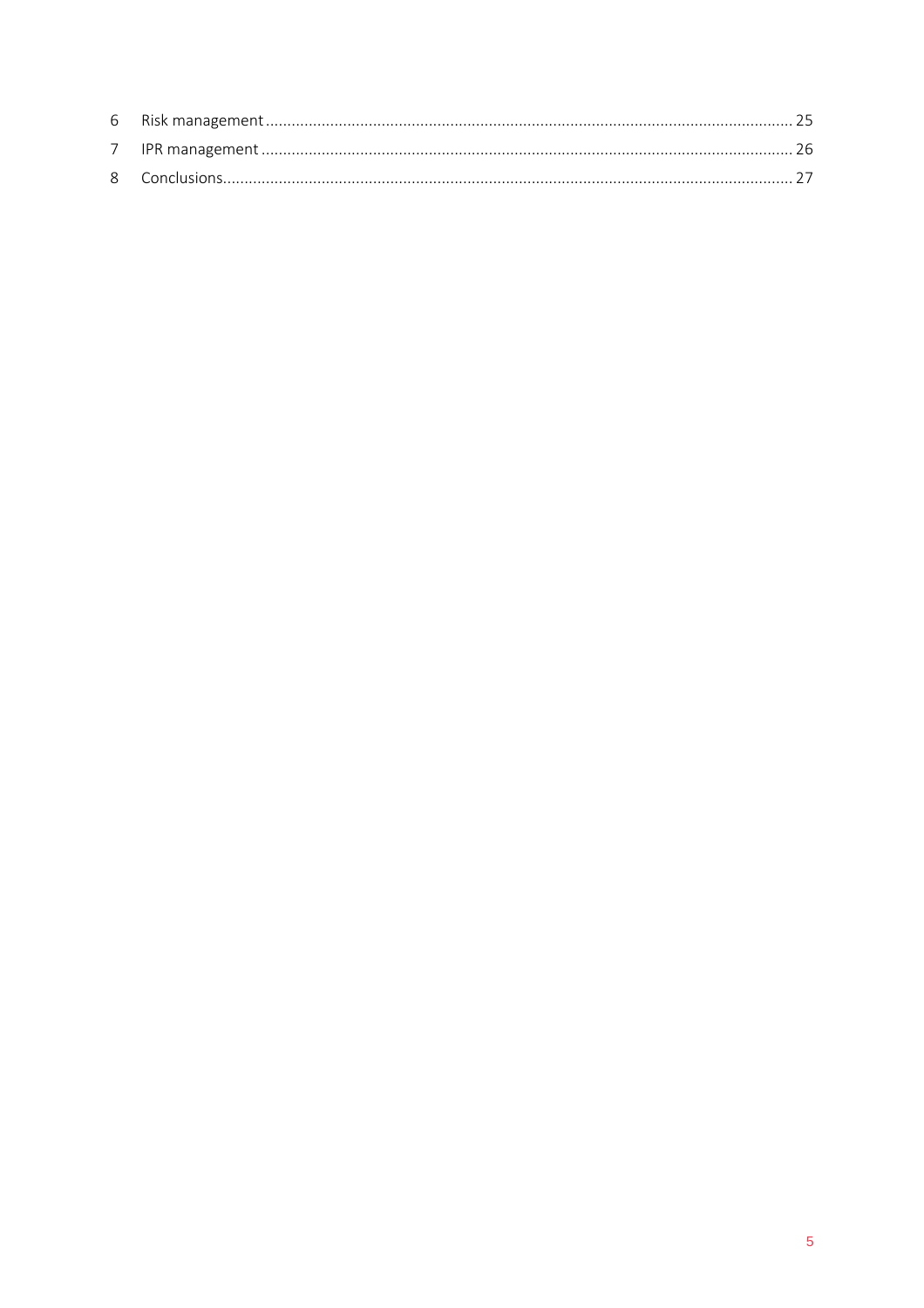|--|--|--|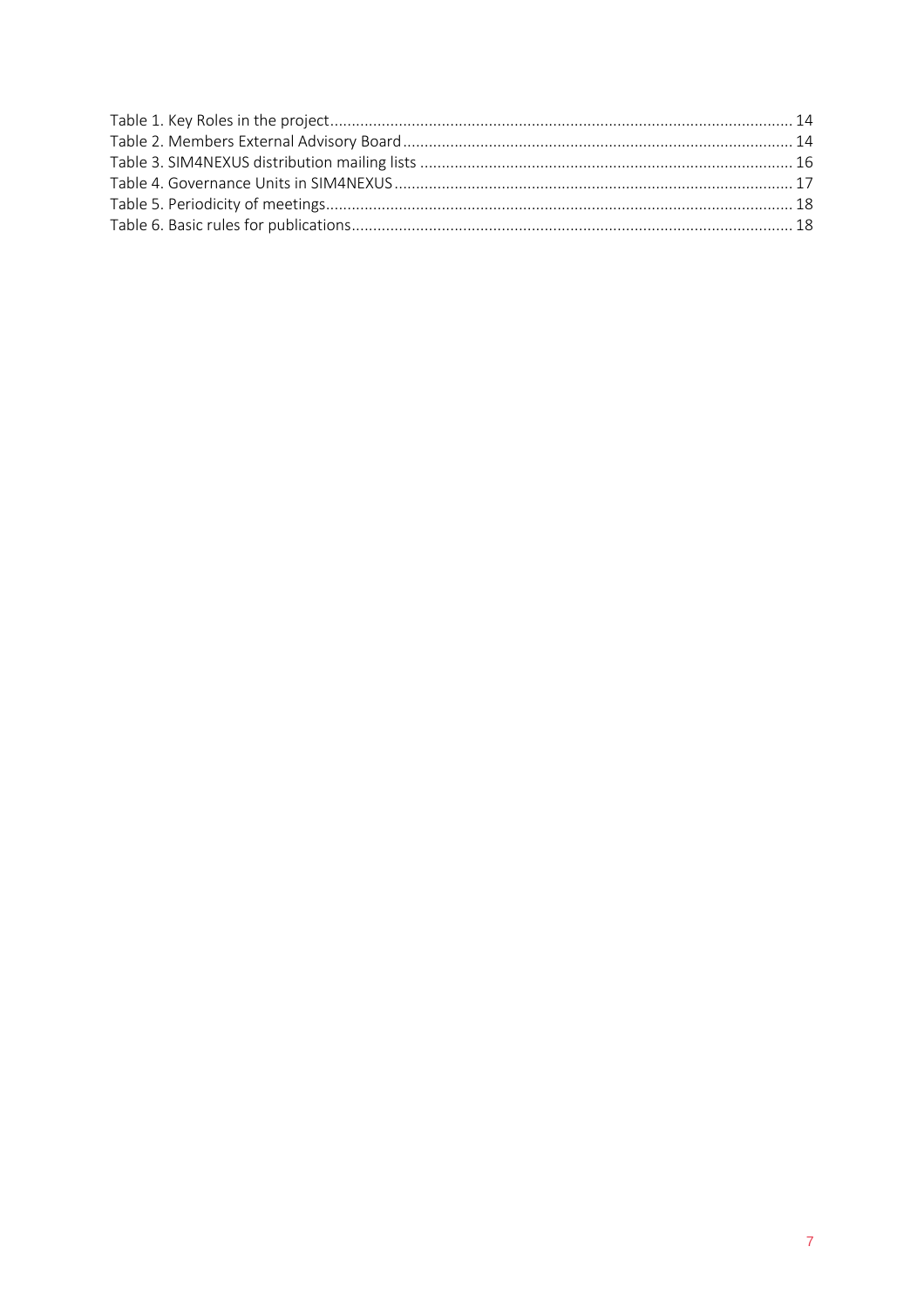## <span id="page-7-0"></span>Executive summary

Task 8.3 'Quality Assurance' aims at defining, implementing and maintaining a set of management structures to coordinate and monitor all project management activities. In order to support that objective, Task 8.3 puts in place the following elements, to enable a coordinated action of consortium members to meet the necessary quality levels:

- Collaboration tools.
- Internal communication, including the communication towards the whole consortium and communication targeted at specific work packages.
- Procedures and guidelines. Steps are implemented to the assessment of the quality of the deliverables, which primarily is a responsibility of the WP leads and co-leads. In addition, the assessment of the quality of the deliverables, examining consistency and coherence across work-packages is carried out by the responsibility of the scientific co-ordinator of the project. In addition, procedures are provided on (i) the list of Key Performance Indicators and the monitoring process (M6); periodic monitoring of the contributions of the work packages towards achieving the KPIs (M12, M18, M24, M36, M48); (ii) the periodic technical progress report (twice a year), prepared by the Scientific Coordinator, and based on the technical (draft) reports delivered by the WPs; (iii) the three meetings of the External Advisory Board (EAB), organized by the Scientific coordinator, which takes place three times during the project.
- Risks and change management.

This deliverable serves two purposes: (i) being a guidance for all members of the project consortium to conduct their contractual project activities with a high quality level, as well as easing their collaborative work and (ii) establishing a framework for the project coordination team (PCT) to effectively carrying out all management activities and monitor the project for current and future risks and avoid negative effects.

#### Changes with respect to the DoA

The current deliverable presents more detail on the quality assurance.

#### Dissemination and uptake

The deliverable is available at the website [\(www.sim4nexus.eu\)](http://www.sim4nexus.eu/).

#### Short Summary of results (<250 words)

Defining, implementing and maintaining a set of management structures to coordinate and monitor all project management activities. The report puts in place the following elements, to enable a coordinated action of consortium members to meet the necessary quality levels:

- Collaboration tools.
- Internal communication, including the communication towards the whole consortium and communication targeted at specific work packages.
- Procedures and guidelines. Steps are implemented to the assess the quality of the deliverables, which primarily is a responsibility of the WP leads and co-leads. In addition, the assessment of the quality of the deliverables, examining consistency and coherence across work-packages is carried out by the responsibility of the scientific co-ordinator of the project. In addition, procedures are provided on (i) the list of Key Performance Indicators and the monitoring process (M6); periodic monitoring of the contributions of the work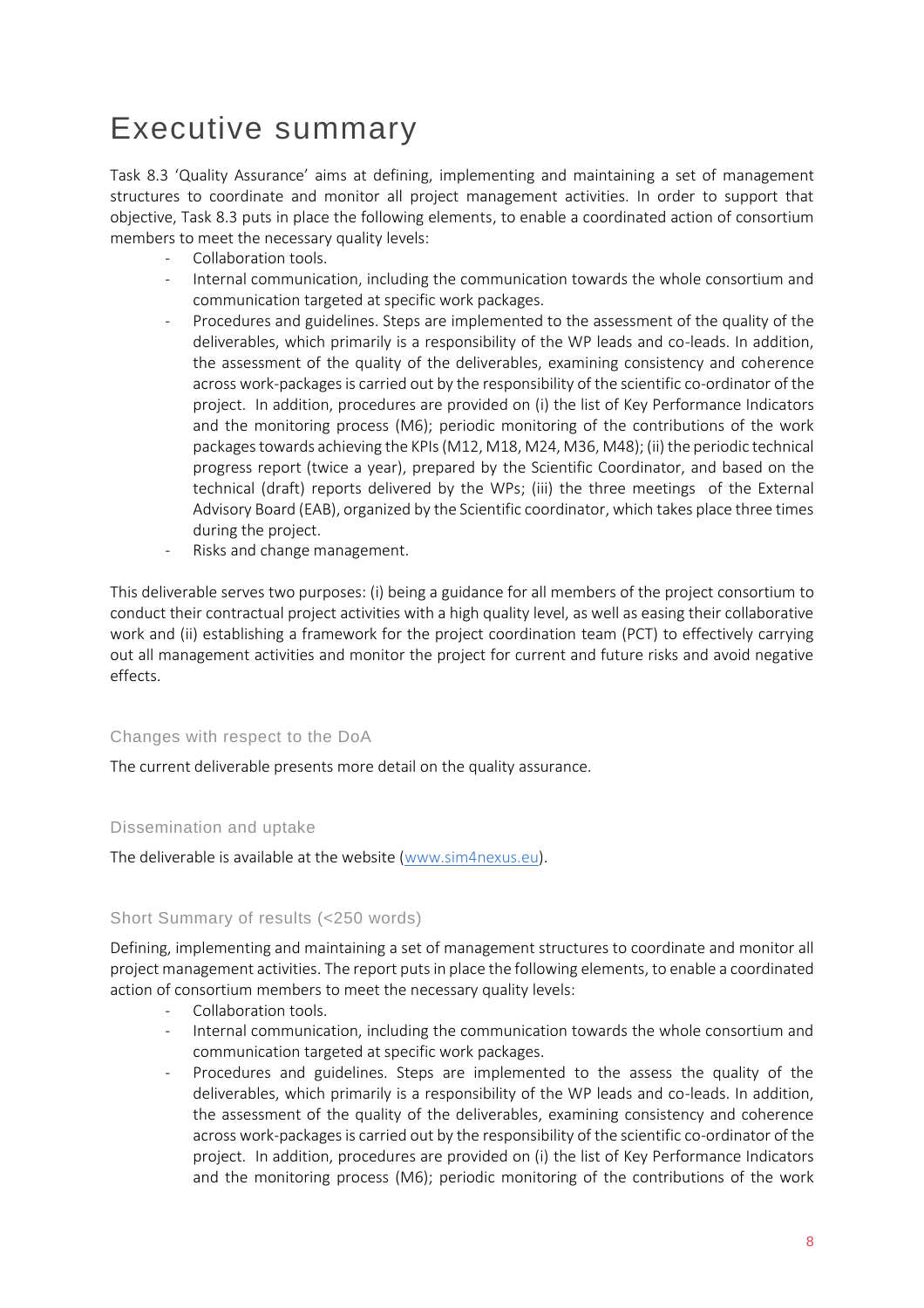packages towards achieving the KPIs (M12, M18, M24, M36, M48); (ii) the periodic technical progress report (twice a year), prepared by the Scientific Coordinator, and based on the technical (draft) reports delivered by the WPs; (iii) the three meetings of the External Advisory Board (EAB), organized by the Scientific coordinator, which takes place three times during the project.

- Risks and change management.

Evidence of accomplishment

Report.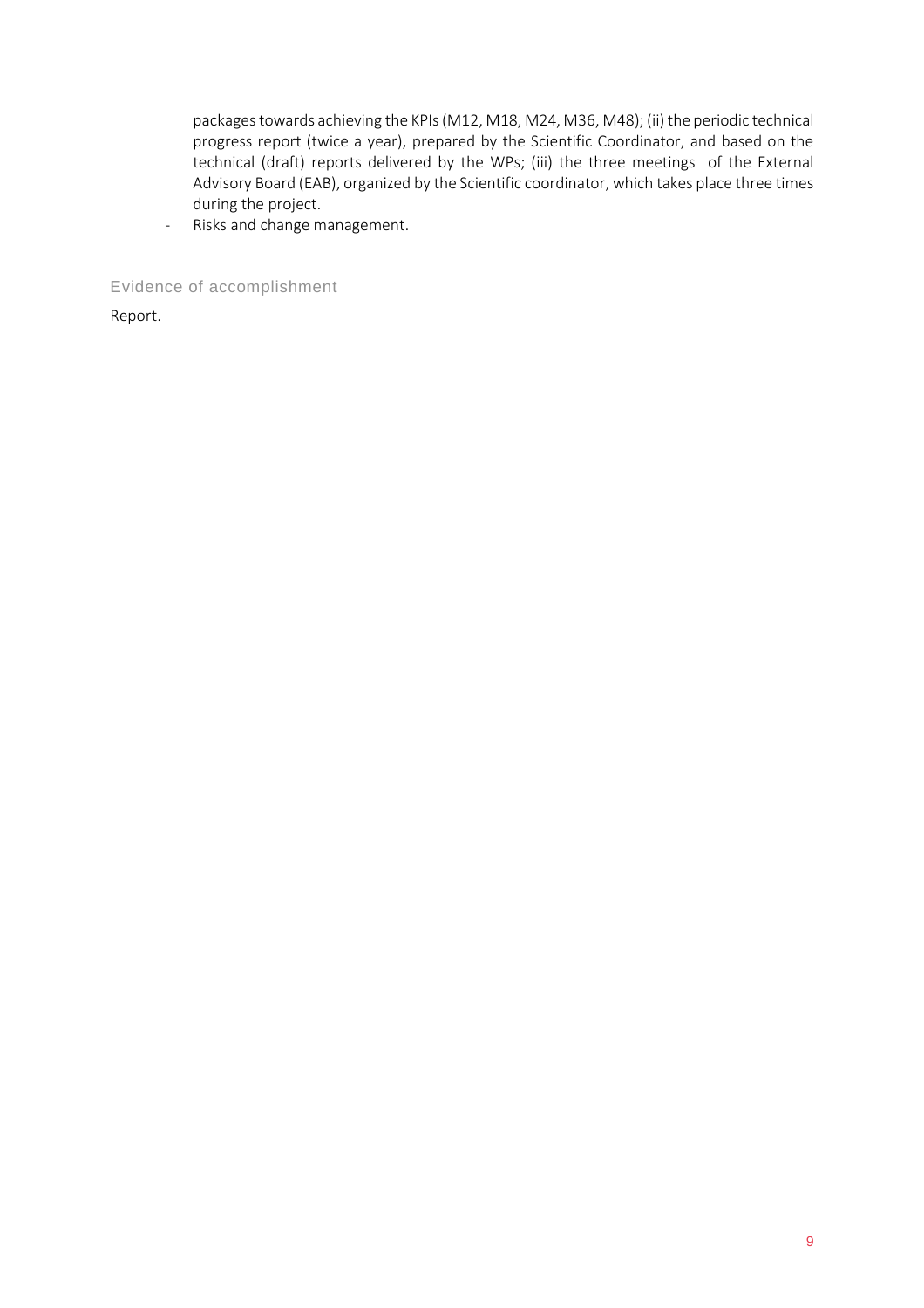## <span id="page-9-0"></span>Glossary / Acronyms

| <b>TERM</b>   | <b>EXPLANATION / MEANING</b>                                                                                          |
|---------------|-----------------------------------------------------------------------------------------------------------------------|
| <b>CA</b>     | <b>CONSORTIUM AGREEMENT</b>                                                                                           |
| <b>CAP</b>    | <b>COMMON AGRICULTURAL POLICY</b>                                                                                     |
| <b>CBD</b>    | <b>CONVENTION ON BIOLOGICAL DIVERSITY</b>                                                                             |
| <b>DOA</b>    | <b>DESCRIPTION OF THE ACTION</b>                                                                                      |
| <b>EASME</b>  | EXECUTIVE AGENCY FOR SMALL AND MEDIUM-SIZED ENTERPRISES                                                               |
| EAB           | <b>EXTERNAL ADVISORY BOARD</b>                                                                                        |
| EB            | <b>EXECUTIVE BOARD</b>                                                                                                |
| <b>EEIG</b>   | EUROPEAN ECONOMIC INTEREST GROUPING                                                                                   |
| <b>GA</b>     | <b>GRANT AGREEMENT</b>                                                                                                |
| <b>IPR</b>    | <b>INTELLECTUAL PROPERTY RIGHTS</b>                                                                                   |
| <b>KPI</b>    | <b>KEY PERFORMANCE INDICATOR</b>                                                                                      |
| <b>PCT</b>    | PROJECT COORDINATION TEAM                                                                                             |
| SIM4N4XUS     | SUSTAINABLE INTEGRATED MANAGEMENT FOR THE NEXUS OF WATER-LAND-<br>FOOD-ENERGY-CLIMATE FOR A RESOURCE-EFFICIENT EUROPE |
| <b>UNFCCC</b> | UNITED NATIONS FRAMEWORK CONVENTION ON CLIMATE CHANGE                                                                 |
| <b>WFD</b>    | <b>WATER FRAMEWORK DIRECTIVE</b>                                                                                      |
|               |                                                                                                                       |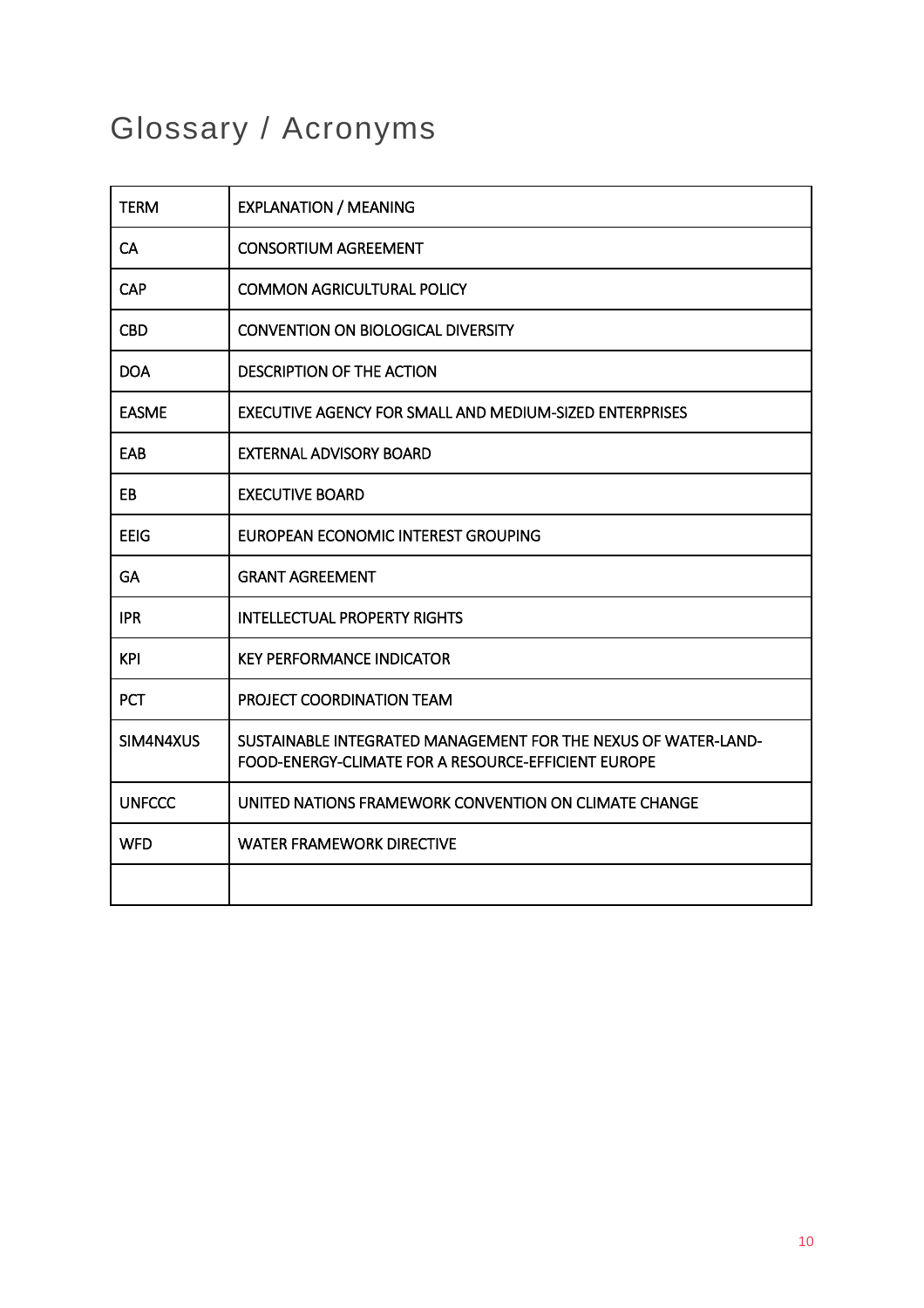## <span id="page-10-0"></span>1. Introduction

### <span id="page-10-1"></span>1.1 Purpose and scope

Task 8.3 'Quality Assurance' aims at defining, implementing and maintaining a set of management structures to coordinate and monitor project management activities. In order to support that, Task 8.3 puts in place the following elements, to enable a coordinated action of consortium members to meet the necessary quality levels. The purpose of this document is two-fold:

- 1. Serve as a guideline and reference for project management activities to be followed throughout the entire project duration.
- 2. Be used as a source of reference for all the members of the SIM4NEXUS project consortium, compiling all the procedures and tools to enable a successful collaborative work towards achieving the project objectives with the highest quality.

The document covers procedures and best practices for the following project management activities:

- Project governance.
- Communication and collaboration.
- Management of documents and other project outcomes (including drafting of deliverables).
- Reporting (financial and activities).
- Risk management.
- Change management.
- IPR management.

This document is released in Month 8 of the project (January 2017), following an initial discussion in the Project Coordination Team (PCT) on Key Performance Indicators (KPIs), November 2016 (Month 6 of the project). The deliverable offers a release of procedures, tools to support the procedures and guidelines. The processes and guidelines described in this deliverable are advanced and have been proven successful in other projects. However, it is envisioned that, as time passes and the procedures are put in place and the tools are used, some modifications and adaptations might be required. Therefore, this document will be revised when felt necessary in the project. Once relevant, the consortium will be notified about such changes in due time.

### <span id="page-10-2"></span>1.2 Structure of the document

This deliverable is structured into 7 main sections that correspond to each of the activities listed in Section 1.1. Each section has a different structure but is always organised along four main topics:

- 1. General description of the activity and purpose.
- 2. Associated procedures: who does what and when.
- 3. Best practices, guidelines and other specific considerations.
- 4. Tools supporting the procedures.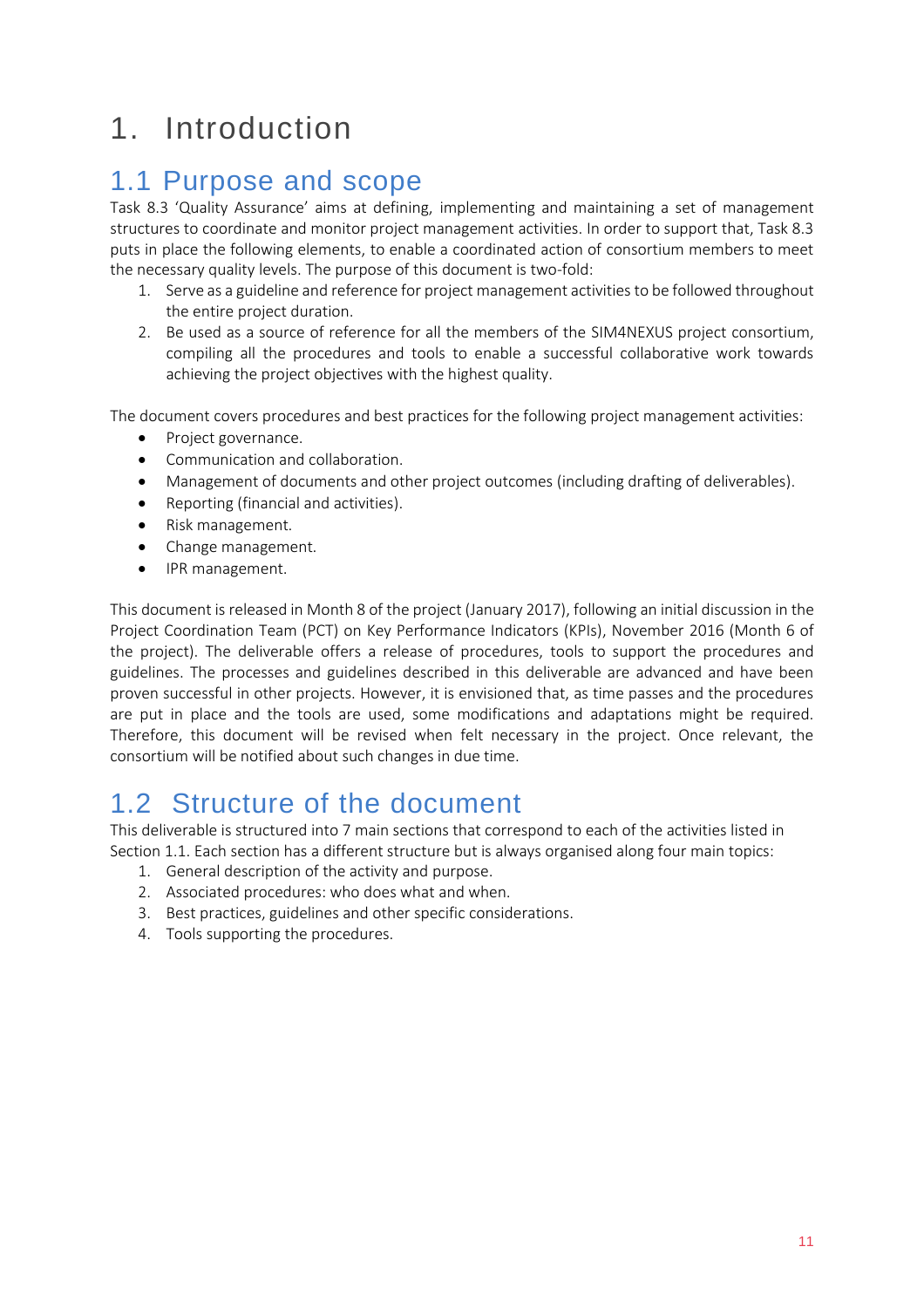## <span id="page-11-0"></span>2 Project Governance

### <span id="page-11-1"></span>2.1 Governance bodies

The organizational structure of SIM4NEXUS has been designed taking into account the complexity and the effort required to encompass management of knowledge, intellectual property, innovation activities, communication and coordination and exploitation and sustainability activities. Figure 2.1 depicts and overview of the governing structure of SIM4NEXUS.



### Figure 1. SIM4NEXUS organisation structure

The general principle is that decisions should be made at the lowest possible level; going up from the expert level to the task leader, the WP leader, Project Management Team and ultimately the Executive Board. WP leaders or Task leaders cannot make decisions alone in case such a decision affects other WP or Task respectively. The External Advisory Board does not have a formal decision making power. However, any advice given by the EAB or its members should be carefully considered by the appropriate body. Before the start of the project, partners did conclude a Consortium Agreement based on the DESCA H2020 model. A description of the voting mechanism for the Executive Board is included in the DESCA model. Should voting be necessary, the Project Coordination Team will also use this voting mechanism. The following sections explain the composition of the governing bodies, outlining their main responsibilities.

### <span id="page-11-2"></span>2.2 Project coordinator

George Beers (WUR-LEI) is the Project Coordinator of SIM4NEXUS and the Chair of the Executive Board. The main role of the Project Coordinator will be:

- Acting as the communication link between Consortium and EASME (Executive Agency for Small- and Medium-Sized Enterprises), including the Project Advisor, as well as the Financial and Legal Officer from EASME.
- Chairing and organising the meetings of the Executive Board (EB)
- Supervising execution of decisions made at the Executive Board
- Monitoring the overall progress of the project, including deviations that may affect the general project goals
- Leading WP8 Project Management, including Internal communication, Legal, Administrative and Financial management
	- Giving support to all partners

The Project Coordinator will be assisted by the Assistant Project Leader SIM4NEXUS (Marianne Selten) in handling contract revisions, cost statements and associated materials (e.g. audit certificates),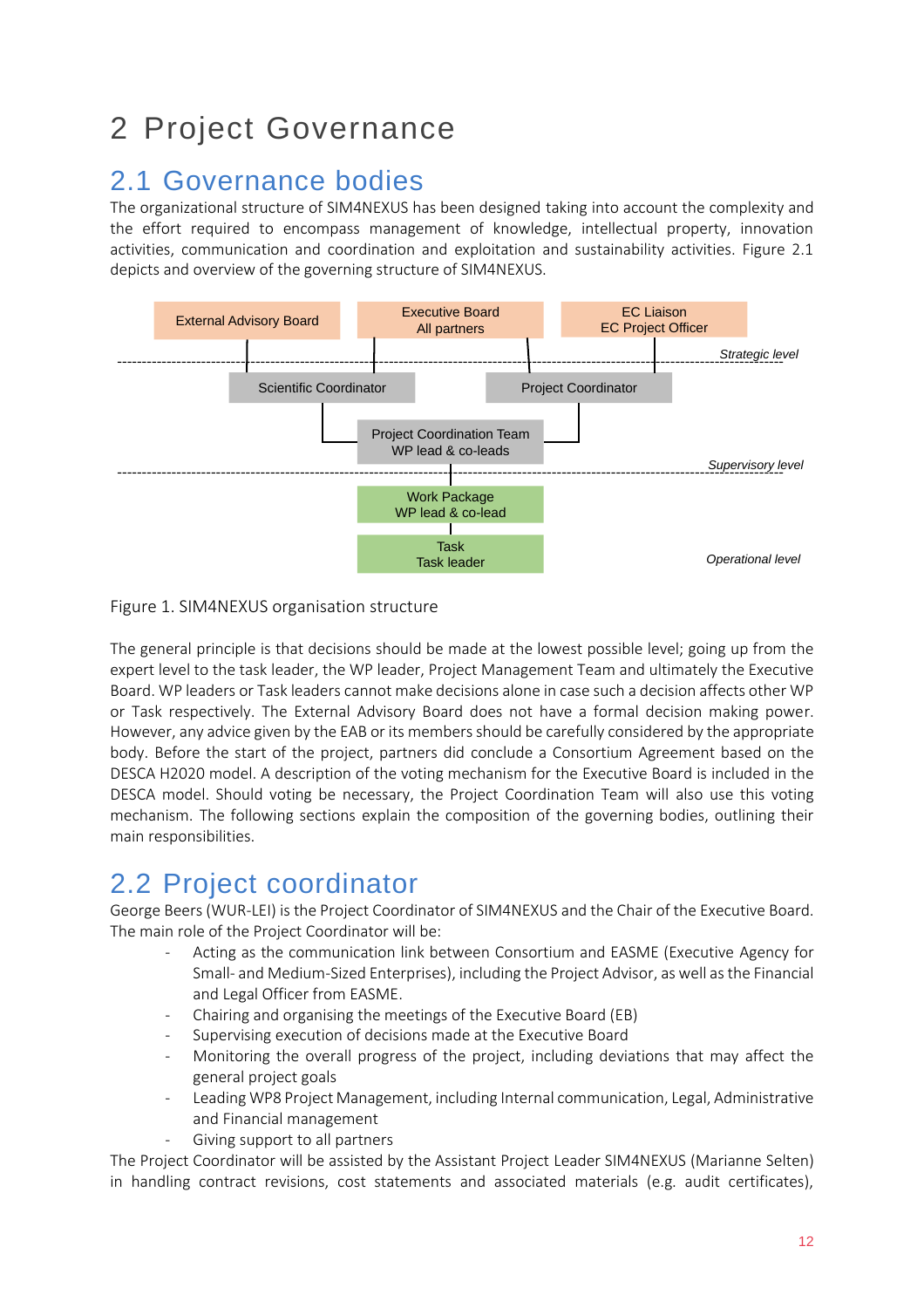reorganization of budget allocation due to possible re-allocation of tasks and other project activities. The details of the tasks and responsibilities assigned to the Project Coordinator are described in the Grant Agreement (GA) and the Consortium Agreement (CA).

### <span id="page-12-0"></span>2.3 Executive Board

The Executive Board (EB) is the formal decision-making body of SIM4NEXUS, in any issues related to financial, resources, negotiation, Grant Agreement amendments, defaulting parties, additional partners, issues related to conflict resolution, contingency planning and IPR, etc., and is formed by one representative of each consortium member. Voting right of the Executive Board is one person one vote; simple majority is required to approve decisions. Equal vote, the vote of the project coordinator is decisive.

The EB will meet in M2 (July 2016), M18 (November 2017) and M36 (May 2019). All further details on the functioning of the EB and its responsibilities, and other specifications are described and regulated by the terms of the Consortium Agreement (CA).

### <span id="page-12-1"></span>2.4 Scientific Coordinator

Floor Brouwer is the Scientific Coordinator and the Chair of the Project Coordination Team. The main responsibilities of the Scientific Coordinator are the following:

- Coordinating the Work Packages.
- Assessment of the quality of the output of the WPs. This includes an assessment of the quality of the products, regarding consistency and coherence of technical reports across WPs.
- Monitoring the overall scientific and technical progress of the project, tracking deviations from the Work Plan and implementing the necessary contingencies. This includes periodic (twice a year) technical progress reports, based on the technical (draft) reports delivered by the WPs.
- Chairing and organising the meetings of the Project Coordination Team.
- Organising the meetings of the External Advisory Board (EAB).
- Preparing the Technical Progress Report and reporting to the Executive Board.

For objective assessment of the quality of the deliverables and giving direction to WPs for scientific and technological development, the Scientific Coordinator will be supported by the External Advisory Board (EAB).

### <span id="page-12-2"></span>2.5 Project Coordination Team (PCT)

The PCT is the body governing the work in the project. In SIM4NEXUS it is crucial to have good interaction between the Work Packages. The WPs have quite different objectives, teams from different disciplines and organisations. However all WPs are working on the same main objective; an excellent functioning serious game that supports the implementation of the NEXUS. Of course there are PCT meetings for the WP leads where information will be exchanged. Also there is the one-way communication in which deliverables of one WP are input for another WP. For some relations between WPs we expect high level of interaction, because a step in one WP might lead to changes in the other; e.g. experiences in the cases will affect the tools and maybe also (fine-tuning) models or data to be used. Going systematically through all WP interactions and as it can be seen from the Figures of WP interlinkages that can be found in each WP, some 'hot spots' of interaction haven been identified. These are at WP1-WP3, WP1-WP5, WP2-WP3, WP2-WP4, WP2-WP5, WP3-WP5 and WP4-WP5. For these hot spots of interaction the WPs will appoint linking pins; namely, experts that will be assigned in both WPs with a special assignment in keeping coordination between the 2 WPs.

The PCT will review the existing critical implementation risks and mitigation actions during the first quarter of 2018, with a view to make them more explicit. The expert consolidated review report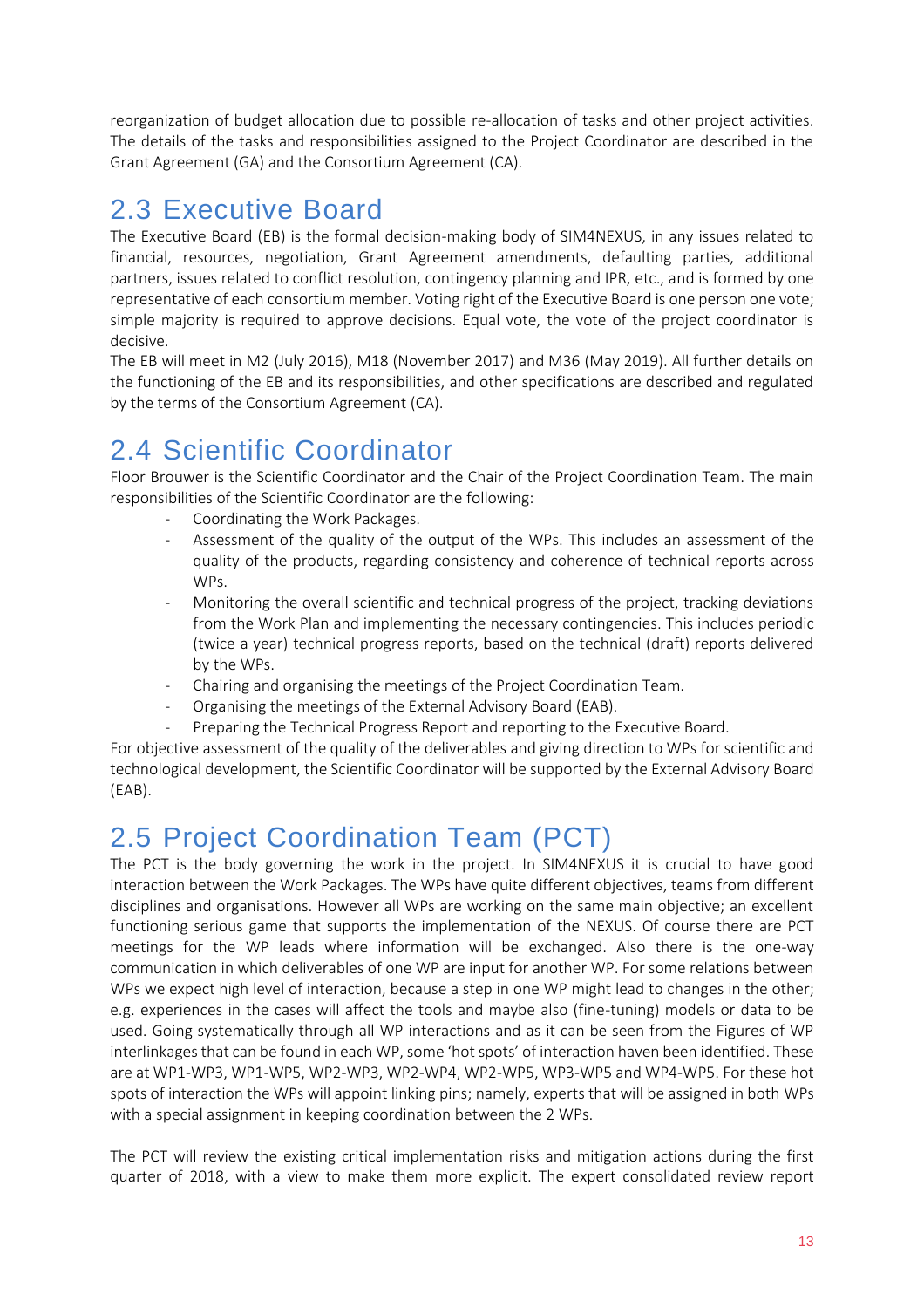(12.10.2017) will be the starting point for their update. Measures will be more explicit (who, what, when), with main responsibility by a single WP (co-)lead. Approval by the EB is searched for in case it requires an amendment of the Grant Agreement. The consortium is informed about the outcomes of this action through the minutes of the PCT. Monitoring of the critical implementation risks and mitigation actions will be twice a year (first quarter 2018; third quarter 2018; first quarter 2019; third quarter 2019; first quarter 2020). This will enable fast reactions where considered necessary.

### <span id="page-13-0"></span>2.6 Work Package Leader

One of the most important roles in the project is Work Package Leader. Because in the project a broad scope and variety of themes and issues need to be covered and integrated, in each of the WPs the Leader is supported by a Co-leader from a different organization and with a different perspective on the WP challenge. In total 14 organisation are directly involved in the WP leadership. The responsible person in each organisation and its respective role, has been identified in Table 1.

| rapic 1. Rey Roles in the project |                          |                                    |
|-----------------------------------|--------------------------|------------------------------------|
| Role                              | Partner                  | Responsible                        |
| WP1 Leader / Co-leader            | UTH / KTH                | Chrysi Laspidou / Mark Howells     |
| WP2 Leader / Co-leader            | PBL / UNESCO-IHE         | Maria Witmer / Janez Susnik        |
| WP3 Leader / Co-leader            | UNEXE / UPM              | Lydia Vamvakeridou / Maria Blanco  |
| WP4 Leader / Co-leader            | <b>EURECAT / EPSILON</b> | Gabriel Anzaldi / Marc Bonazountas |
| WP5 Leader / Co-leader            | WUR-LEI / ACT            | Floor Brouwer / Pierre Strosser    |
| WP6 Leader / Co-leader            | SI/DHI                   | Alexandre Bredimas / Chengzi Chew  |
| WP7 Leader / Co-leader            | FT/PIK                   | Guido Schmidt / Frank Wechsung     |
| WP8 Project Coordinator /         | <b>WUR-LEI</b>           | George Beers /                     |
| <b>Scientific Coordinator</b>     | <b>WUR-LEI</b>           | <b>Floor Brouwer</b>               |

#### Table 1. Key Roles in the project

Work Packages (WPs) are the main operative governing units of the project. Each WP is led by a duo, a primary responsibility at the WP leader, working with the Co-leader who will also act as sparring partner and back-up for the WP Leader. The main responsibilities for the WP leader are:

- Coordinating and monitoring all Tasks, Deliverables and Milestones assigned to the WP.
- Coordinating the preparation and review of deliverables.
- Quality assessment of the deliverables from the tasks.
- Assessing input from other WPs and interact with other WPs in case of misfits.
- Reporting to the Scientific Coordinator and Project Coordinator on any possible deviations.
- Organising and chairing the WP meetings.

### <span id="page-13-1"></span>2.6.1 Task Leader

Each Task is led by one partner, the Task Leader, whose main responsibilities are:

- Coordination and monitoring of all activities necessary to complete the task.
- Report to the WP leader of any possible deviations.
- Organise and chair Task meetings (when necessary).

### <span id="page-13-2"></span>2.7 External Advisory Board (EAB)

The EAB consists of experts independent from the consortium (Table 2 for the members of the EAB).

#### Table 2. Members External Advisory Board

| <b>NAME</b>                       | <b>ORGANIZATION</b>                                                                                          | SPECIFIC FIELD OF EXPERTISE                                                                         |
|-----------------------------------|--------------------------------------------------------------------------------------------------------------|-----------------------------------------------------------------------------------------------------|
| <b>lakovos</b><br><b>Ganoulis</b> | Special Secretary for Water in the<br>Production, Environment & Energy, lenergy, land and climate.<br>Greece | Ministry of Reconstruction of Advise on the process of integrating policies related to food, water, |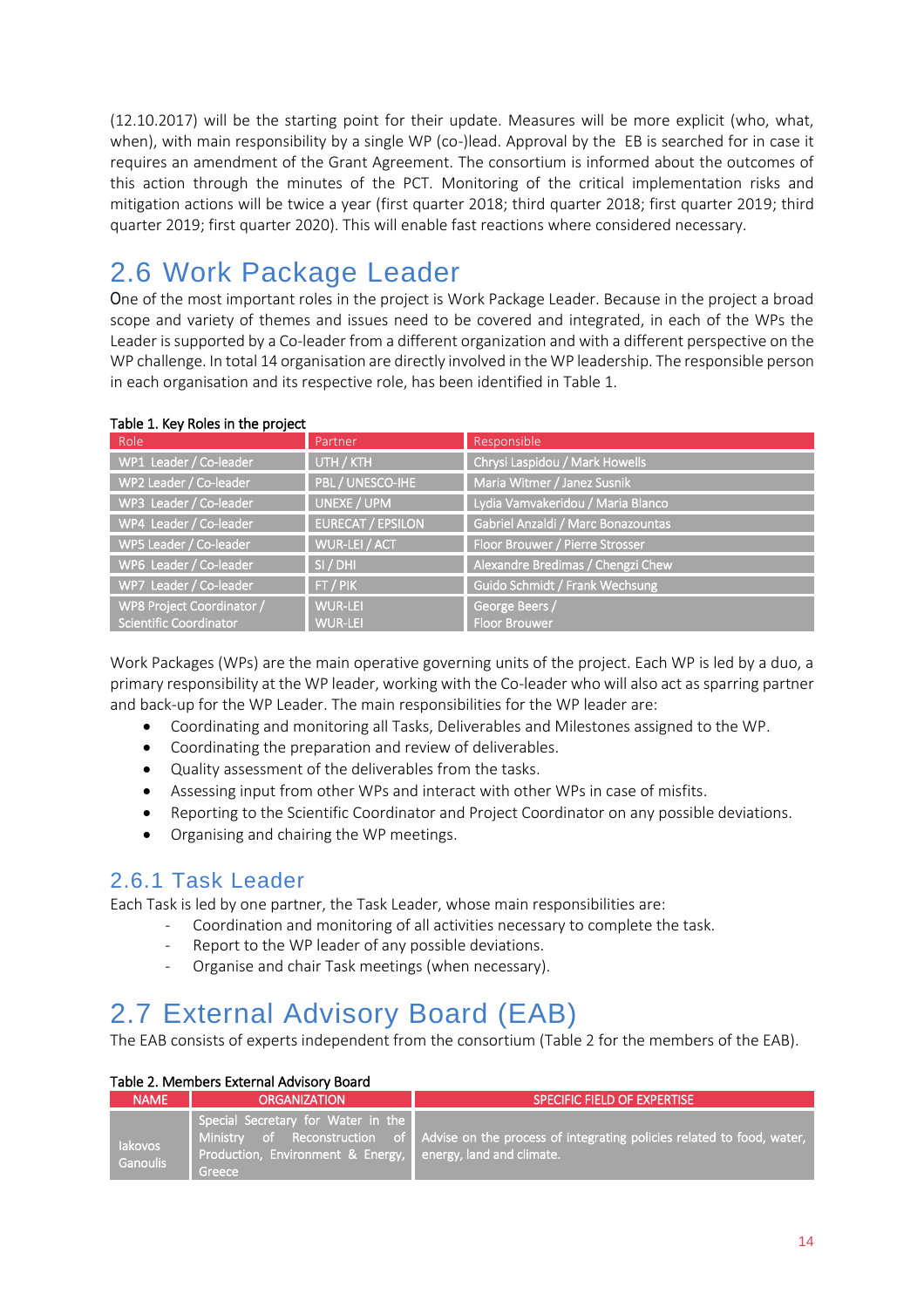| <b>NAME</b>                        | <b>ORGANIZATION</b>                                                                                                                                   | <b>SPECIFIC FIELD OF EXPERTISE</b>                                                                                                                                                                                                     |
|------------------------------------|-------------------------------------------------------------------------------------------------------------------------------------------------------|----------------------------------------------------------------------------------------------------------------------------------------------------------------------------------------------------------------------------------------|
| <b>Kitty</b><br>van<br>der Heijden | World Resources Institute (WRI)-<br>Director WRI - Europe                                                                                             | Advise on the process of integrating policies related to food, energy,<br>water, land and climate. In order to cope with these challenges and to<br>understand the Nexus, a common transnational approach is seen most<br>advantageous |
| <b>Xavier</b><br>Leflaive          | $Co-$<br>for<br>Economic<br>Organisation<br>operation and Development (OECD),<br>Leader<br>Water Team<br>the<br>in.<br><b>Environment Directorate</b> | Process of integrating policies related to food, water, energy, land and<br>climate, with focus on policy coherence, the use of economic<br>instruments and the political economy of reform.                                           |
| Jamie<br><b>Pittock</b>            | University,<br>National<br>Australian<br>Canberra                                                                                                     | Australian perspective and research findings on the management of<br>the complex inter-dependencies of the Nexus, as well as experience in<br>the United States.                                                                       |
| <b>Patrick</b><br>Reed             | Professor of Civil and Environmental<br><b>Engineering at Cornell University</b>                                                                      | Process of integrating policies related to food, water, energy, land and<br>climate. Focus on risk management, multi-sector tradeoff analysis, and<br>state-of-the-art approaches for understanding key multi-sector<br>dependencies.  |
| <b>Albert</b><br>Vermuë            | Secretary-General of<br>the European<br>Water<br>Management<br><b>Union</b><br>of.<br><b>Associations (EUWMA)</b>                                     | The water component of the Nexus and keen to seek ways for<br>improving the integration of water policies across the European,<br>national and regional scales.                                                                        |
| Mario<br>Giampietro                | ICREA Research Professor (Institute<br>Environmental<br>Science<br>of<br>and<br>Technology, ICTA)                                                     | Project Coordinator of the H2020 project 'Moving towards Adaptive<br>Governance in Complexity: Informing Nexus Security (MAGIC)'                                                                                                       |

The EAB will be active for the duration of the project and will elect the chair. The role of the EAB will be to provide direct feedback on the project interim and final results and to share relevant information about related studies and initiative with which they are involved. It will be invited to develop relevant ideas with the project team and to ensure linkages with stakeholders and contacts with key actors in the field of policy and decision-making related to water, food, energy, land and climate change. Throughout the project these linkages will be important for information dissemination. The EAB will convene 3 times in a regular meeting: a meeting around the end of year 1 (M12, to present the first results and the planning); a mid-term meeting (M24, to assess the direction of the project and the achievements made), and a meeting to advise on the final phase and focus on the exploitation and business of SIM4NEXUS (M36). In addition, the members of the EAB will be consulted for ad-hoc advice and reviews. In case of Scientific dispute within the consortium the Scientific Coordinator may use the advice from the EAB. During the lifespan of the project the EAB will be extended with specific experts on specific issues on an ad-hoc basis. Minutes are taken by WUR-LEI to record conclusions of these meetings.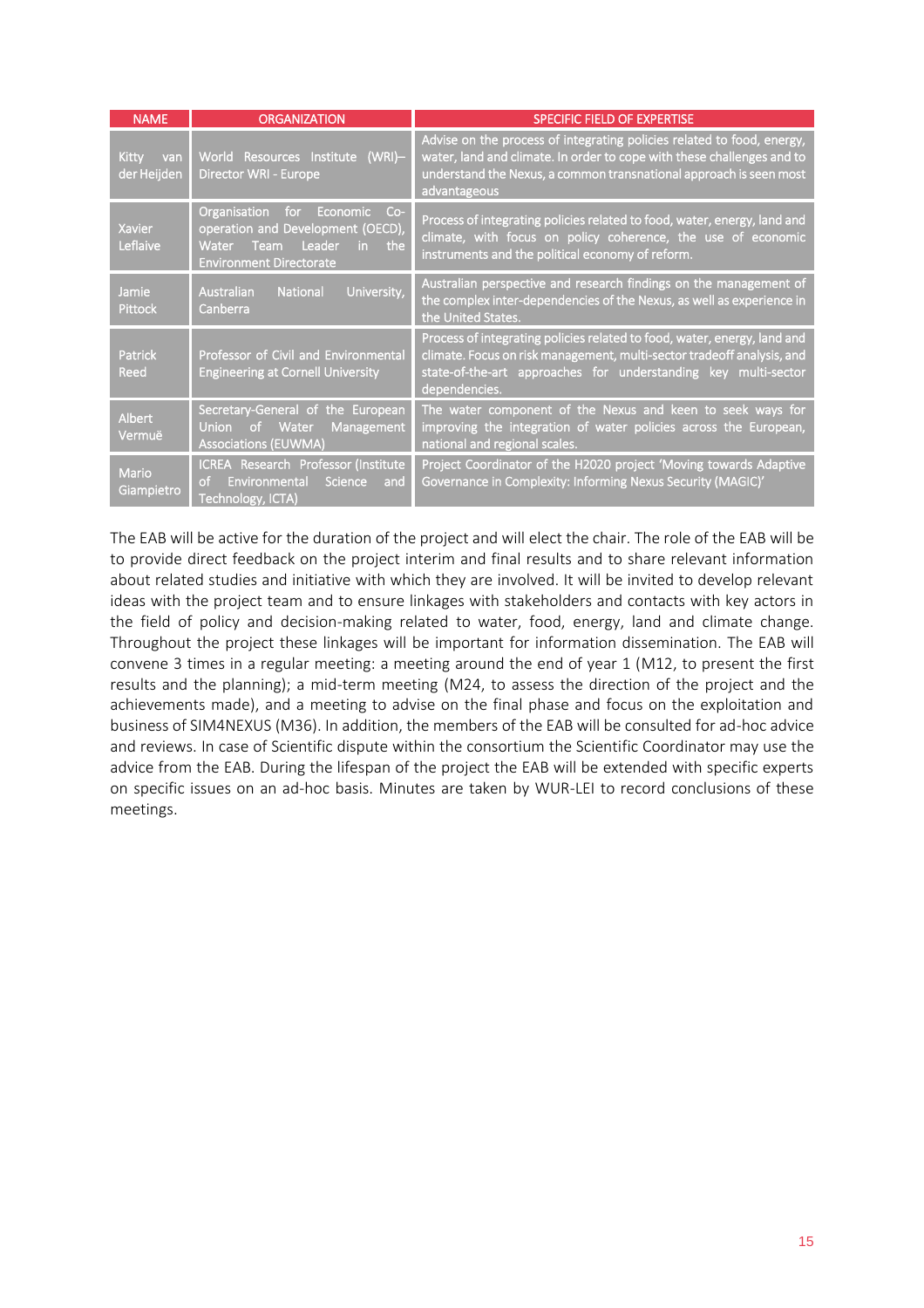## <span id="page-15-0"></span>3 Communication and collaboration

In addition to e-mail, Skype and phone conversation, in order to facilitate internal communication and collaboration among the members of the consortium, there are two main means that require to be treated specifically in this deliverable presenting Quality Assurance: project distribution mailing lists and meetings (face to face, Skype and/or video-/teleconferences).

### <span id="page-15-1"></span>3.1 Mailing lists

It is encouraged to all members of the consortium to address the correct mailing list. Current mailing lists available are compiled in Table 3: additional mailing lists can be set up on request.

| Target group                                                                             | Distribution list address                                                                                |
|------------------------------------------------------------------------------------------|----------------------------------------------------------------------------------------------------------|
| Project mail address                                                                     | sim4nexus@wur.nl                                                                                         |
| Members of the Executive Board                                                           | See projectplace: Documents -> WP8 -><br>Mailinglists -> Mailinglist S4N_keycontacts per<br>partner.xlsx |
| All SIM4NEXUS consortium members (including financial<br>partners) (about 130 addresses) | See Projectplace: Documents -> WP8 -><br>Mailinglists -> Mailinglist S4N_total.xlsx                      |
| Distribution list for Monthly Update (all consortium members,<br>plus Project Adviser)   | See Projectplace: Documents -> WP8 -><br>Mailinglists -> Mailinglist S4N_Monthly<br>Updates.xlsx         |
| PCT representatives (about 25 addresses)                                                 | See Projectplace: Documents -> WP8 -><br>Mailinglists -> Mailinglist S4N WP<br>(co)leaders.xlsx          |

#### Table 3. SIM4NEXUS distribution mailing lists

We may create distribution lists with Google Groups [\(http://groups.google.com\)](http://groups.google.com/), especially for the PCT. The good thing is that it is not necessary to share the user (only the admin knows it), and it is easy: each email sent to [mygroup@googlegroups.com](mailto:mygroup@googlegroups.com) (you choose an available address in the googlegroups.com domain), will be resent to the emails set up in that group. When you want to answer, you only have to answer to that email. Progress on this will be announced in the Monthly Update.

### <span id="page-15-2"></span>3.2 Internal Communication

Communication means are used as appropriate, including tele- or video conferencing and e-mail. However meetings in person are also part of the project, as they also serve to improve relationships between individuals, the importance of which should not be underestimated in a project with so many experts from different organisations and disciplines involved. Any important information discussed in a meeting or over the telephone is confirmed by e-mail or minutes of meetings. Decisions are always confirmed by e-mail, by the relevant decision maker.

### <span id="page-15-3"></span>3.2.1 Use of Projectplace

A project specific facility for the planning of tasks and sharing documents (Projectplace) where partners can share internal documents, will be facilitated by WP8. All consortium partners are invited to register with Projectplace. A Workspace 'SIM4NEXUS' is provided for anyone in the consortium to share information. Please send an e-mail to [sim4nexus@wur.nl,](mailto:sim4nexus@wur.nl) if you wish to register and have access to Projectplace.

### <span id="page-15-4"></span>3.2.2 SIM4NEXUS mailbox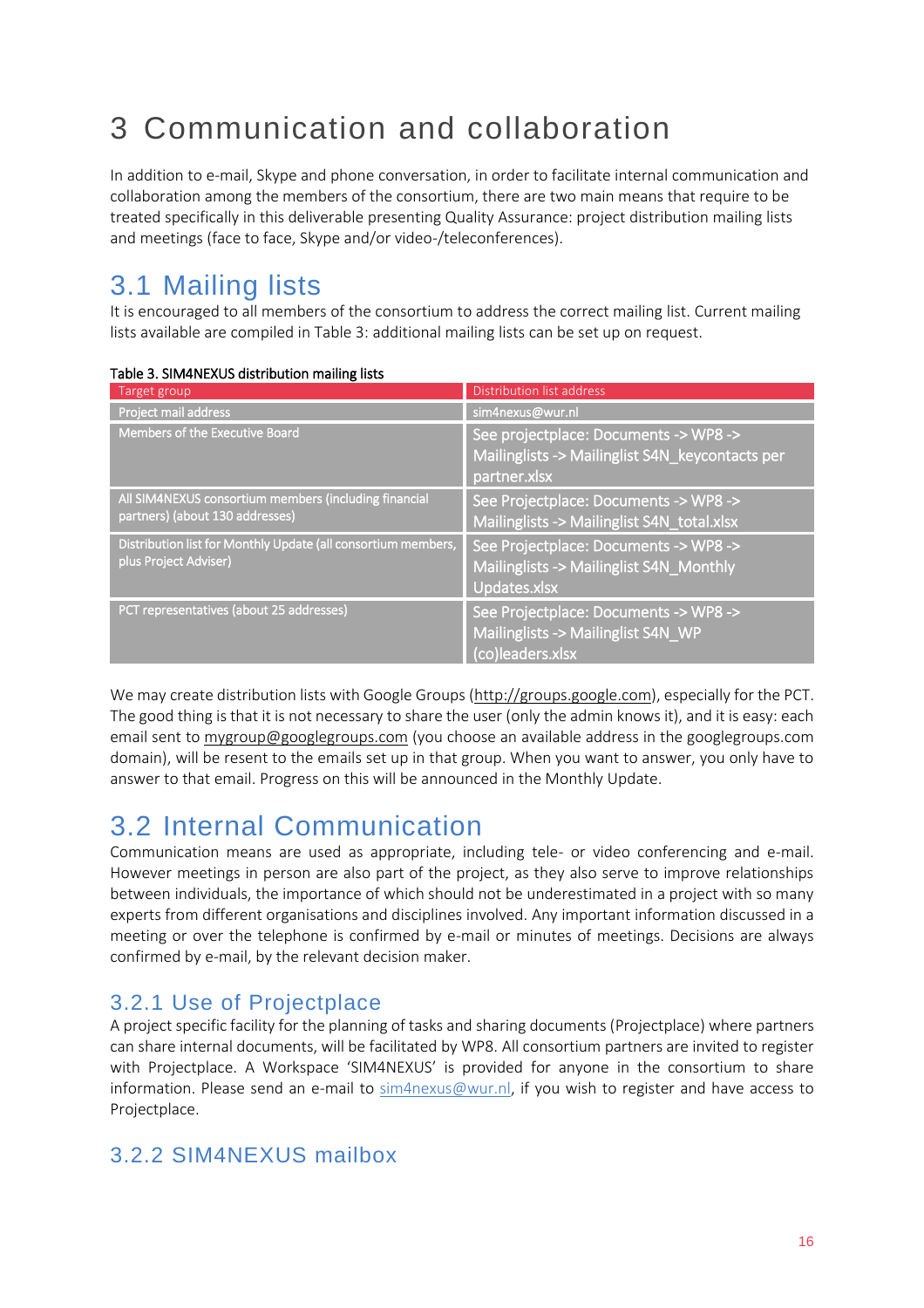A mailbox is available for all communication with the project coordinator and scientific coordinator, and can be reached at: sim4nexus@wur.nl.

### <span id="page-16-0"></span>3.2.3 Monthly Update of SIM4NEXUS

An internal mechanism is introduced to report progress on the project. The Monthly Update started January 2016, and is released on a monthly basis since then.

- Information on any issues related to the Grant Agreement, including payments.
- Update with progress in the work packages.
- Inform consortium on partners who contribute to outreach in the project (e.g. conference presentations and stakeholder involvement).
- Interaction with related projects on the Nexus.

The Monthly Update is prepared by the Scientific Coordinator, who seeks for contributions from the leads/co-leads of the work packages. By the end of 2016, the distribution list includes approximately 130 e-mail addresses. The Monthly Update is released during the last days of the month.

### <span id="page-16-1"></span>3.3 External communication: project website

A project specific website [\(www.sim4nexus.eu\)](http://www.sim4nexus.eu/) is launched as one of the activities in WP7. The website will be updated and the revision will be launched early 2017.

### <span id="page-16-2"></span>3.4 Project meetings, Skype and phone conferences

The following meetings are envisioned to be organised during the project (see Table 4).

| Governance level                                                                        | <b>Members</b>                  | <b>Decision Making Mechanism</b>                                                                                                                                                                            | <b>Related Tasks</b>                                                                                                                                                                                                                                                                                       |
|-----------------------------------------------------------------------------------------|---------------------------------|-------------------------------------------------------------------------------------------------------------------------------------------------------------------------------------------------------------|------------------------------------------------------------------------------------------------------------------------------------------------------------------------------------------------------------------------------------------------------------------------------------------------------------|
| <b>Executive Board</b><br>(EB) / Strategic;<br>Chair: George<br>Beers (WUR-LEI)         | All partners                    | Strategic decisions shall be made at<br>EB meetings. Voting rights: one<br>person one vote; simple majority is<br>required to approve decisions. Equal<br>vote, the vote of the coordinator is<br>decisive. | Highest decision making body, supervising overall<br>progress of the project<br>Decide on key issues, e.g. resources re-allocation,<br>defaulting partners, additional partners, contract<br>amendments. Issues related to conflict resolution<br>and contingency planning                                 |
| Project<br>Coordination<br>Team (PCT)/;<br>Chair: Floor<br><b>Brouwer (WUR-</b><br>LEI) | <b>WP Leads</b><br>and Co-leads | Decisions shall be made at PCT level.<br>Voting rights: one person one vote;<br>simple majority is required to approve<br>decisions.                                                                        | Coordinating activities and outcomes of WPs, and<br>supervising overall Scientific & Technological<br>progress<br>Quality review of scientific reports and<br>deliverables<br>Making decisions across WPs<br>Conflict resolution process and contingency<br>planning<br>Reporting to the Executive Board   |
| Work Package /<br>Operational<br>Chair: WP Leader                                       | <b>All WP</b><br>members        | Decisions shall be made within the<br>WP. Voting rights: one person one<br>vote; simple majority is required to<br>approve decisions.                                                                       | Executive decisions made on WP and Task level,<br>assess input and feedback across WPs<br>Day to day coordination and monitoring of tasks<br>in WP<br>Making on-going decisions affecting the WP<br>Review of deliverables and contributions to<br>reporting<br><b>Report to Project Coordination Team</b> |
| Task / Operational<br>Chair: Task leader                                                | All task<br>members             | Decisions shall be made within the<br><b>WP</b>                                                                                                                                                             | Day-to-day coordination and control of sub-tasks<br>Monitor execution, delays and quality of<br>performance within each task, and report to the<br><b>WP Leader</b>                                                                                                                                        |

### Table 4. Governance Units in SIM4NEXUS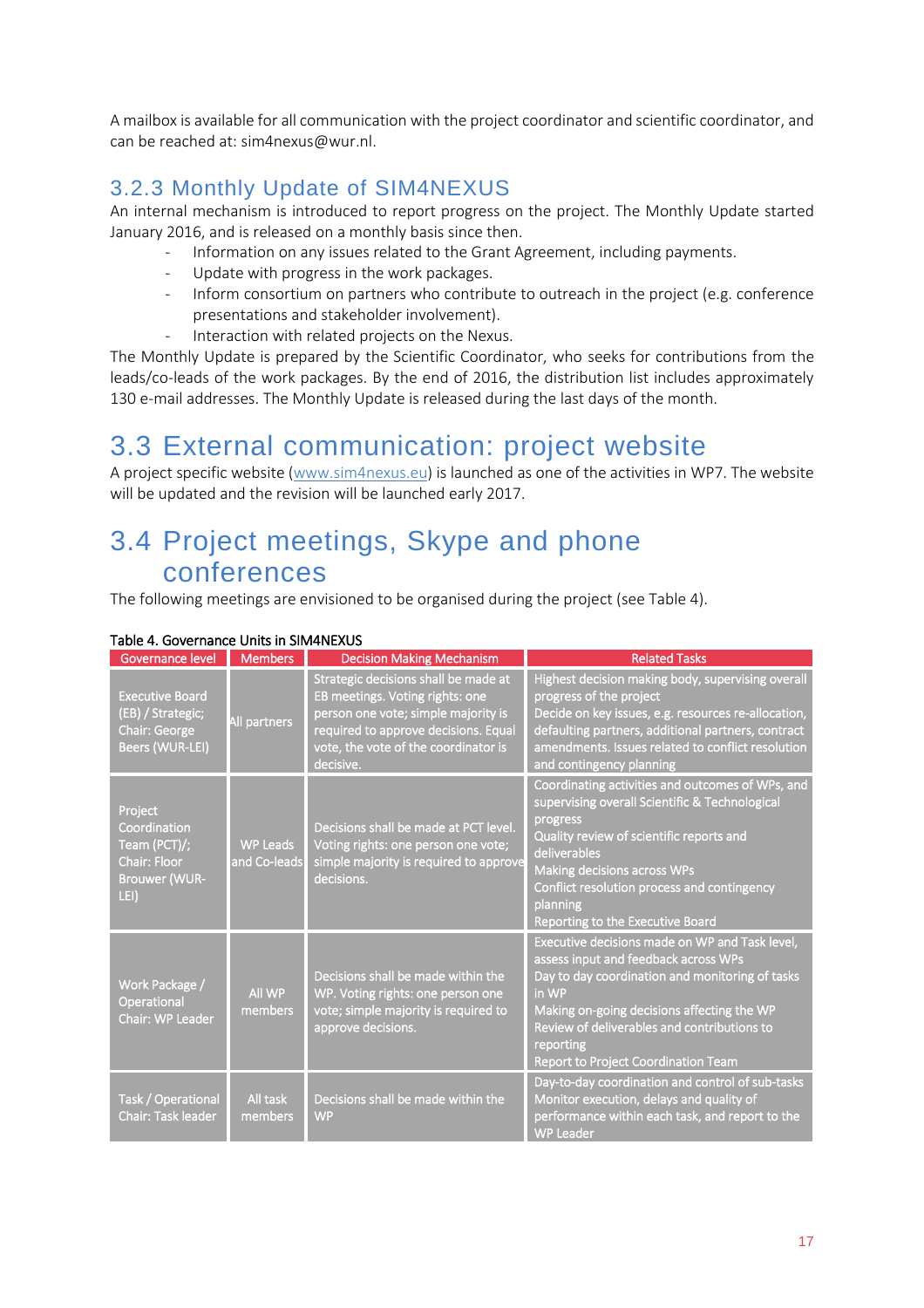### <span id="page-17-0"></span>3.5 Periodicity of meetings, Skype and phone conferences

In order to reduce the ecological footprint, the project team will undertake efforts to optimize travel by cost-effective travel management; enhancing virtual meetings by video conferences or Skype; and by using recycled paper for office print outs, etc. Periodicity and type of foreseen meetings is depicted in Table 5.

| <b>Meetings</b>        | Periodicity                                  | <b>Type</b>                        | <b>Chair</b>                     | <b>Attendees</b>                                         |
|------------------------|----------------------------------------------|------------------------------------|----------------------------------|----------------------------------------------------------|
| <b>Executive Board</b> | 3 meetings: M2, M18, M36                     | Physical<br>meetings               | Project<br>Coordinator           | All partners (Executive<br><b>Board Representatives)</b> |
| EAB                    | 3 meetings: M12, M24, M36                    | Physical<br>meetings               | <b>Elected by EAB</b>            | <b>Members EAB</b><br><b>WP Leaders</b>                  |
| PCT                    | M2, M6, M12, M18, M24,<br>M30, M36, M42, M47 | Physical or<br>virtual<br>meetings | <b>Scientific</b><br>Coordinator | WP Leaders and co-<br>leaders                            |
| <b>WP Meeting</b>      | Monthly basis                                | <b>Virtual</b><br>meeting          | WP leader                        | <b>WP Representatives</b>                                |
| <b>Task Meeting</b>    | To be planned                                | Virtual<br>meeting                 | <b>Task leader</b>               | <b>Task Representatives</b>                              |

#### Table 5. Periodicity of meetings

### <span id="page-17-1"></span>3.6 Project review meetings

As established in the Grant Agreement, there are two review meetings where the EASME representative and the external reviewers appointed by the EU Project Officer will evaluate the project execution and progress towards the objectives declared in the DoA (Description of the Action). The two reviews have been scheduled to take place in M15 (August 2017) and M33 (February 2019).

The Project Coordinator and the Scientific Coordinator (with the support of the PCT and all consortium members) will organise and prepare the review meetings, following the guidelines listed next:

- Using and providing templates for review presentations available in the project repository (projectplace).
- Prepare the agenda for the review meeting.
- Liaising with the PCT and make sure that advance registration for the review is complete.
- Present an overview of the project in the beginning of the review.
- WP leads present the work packages.
- Ensure the taking of minutes and providing the final version of the minutes.
- Sending all partners the review report from the EU.
- Following up all comments and recommendations from the reviewers and the Project Advisor.

### <span id="page-17-2"></span>3.7 Rules for publications

Some basic rules for publications must be followed (see table 6).

| Table 6. Basic rules for publications |                                                                                                                                                                                                                        |  |  |  |
|---------------------------------------|------------------------------------------------------------------------------------------------------------------------------------------------------------------------------------------------------------------------|--|--|--|
| Publication type                      | Distribution list address                                                                                                                                                                                              |  |  |  |
| Non-scientific                        | Use SIM4NEXUS logo                                                                                                                                                                                                     |  |  |  |
|                                       | Use disclaimer                                                                                                                                                                                                         |  |  |  |
|                                       | Use EU logo                                                                                                                                                                                                            |  |  |  |
| <b>Scientific</b>                     | Add the following sentence to the acknowledgement section:<br>This project has received funding from the European Union's Horizon 2020 research and innovation<br>programme under Grant Agreement NO 689150 SIM4NEXUS. |  |  |  |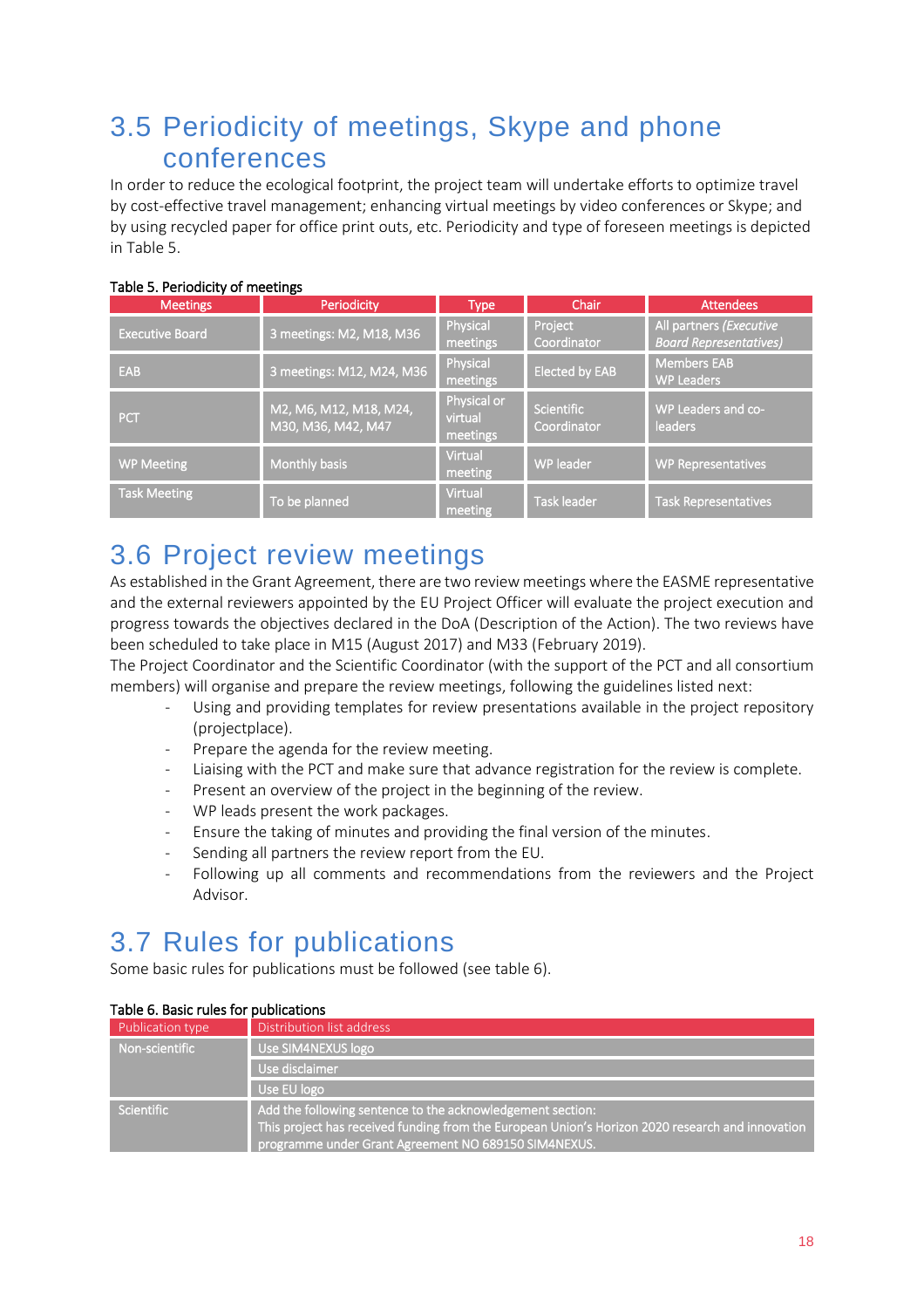EU disclaimer: mandatory elements for acknowledgement texts are (mandatory in all kinds of publications): 'The work described in this <type of publication> has been conducted within the project SIM4NEXUS. This project has received funding from the European Union's Horizon 2020 research and innovation programme under Grant Agreement NO 689150 SIM4NEXUS. This <type of publication> and the content included in it do not represent the opinion of the European Union, and the European Union is not responsible for any use that might be made of its content'.

Logos are accessible in project place. Both SIM4NEXUS and EU logos are available in project place: Documents -> WP7 -> Task 7.6 Promotional material -> Logos -> SIM4NEXUS\_logo\_white\_S.jpg (project logo) and EU\_logo.jpg (EU logo).

### <span id="page-18-0"></span>3.8 Travelling to non-EU countries

Attendance to events, conferences, venues taking place in non-EU countries is in principle discouraged. Should you plan to attend an event in a non-EU country and to claim the associated travel costs to the EC in the corresponding financial statement, it must be notified in advance to the Scientific Coordinator for validation with the Project Adviser in EASME. Since the validation by EASME could take some time (and more details and clarifications about the trip could be required), it is advised that project partners communicate the details of the planned trip well in advance, to avoid purchasing air-line tickets, hotels, conference registration in vain. The following rules apply in this case:

- The following information should be provided by e-mail to the coordinator about the planned trip to non-EU countries, which will be forwarded to the Project Adviser (EASME):
- Destination country/city
- Trip dates
- Purpose of the trip (with sufficient detail to justify the trip: e.g. conference name, link, reason for attendance, title/abstract of the paper/presentation)
- Relation with SIM4NEXUS
- Foreseen costs
- Although the coordinator will speed up the process as much as possible, it remains the responsibility of project partners to decide when is exactly 'well in advance'.
- Costs that do not have the specific mail with the OK from the coordinator will not be accepted in cost statements.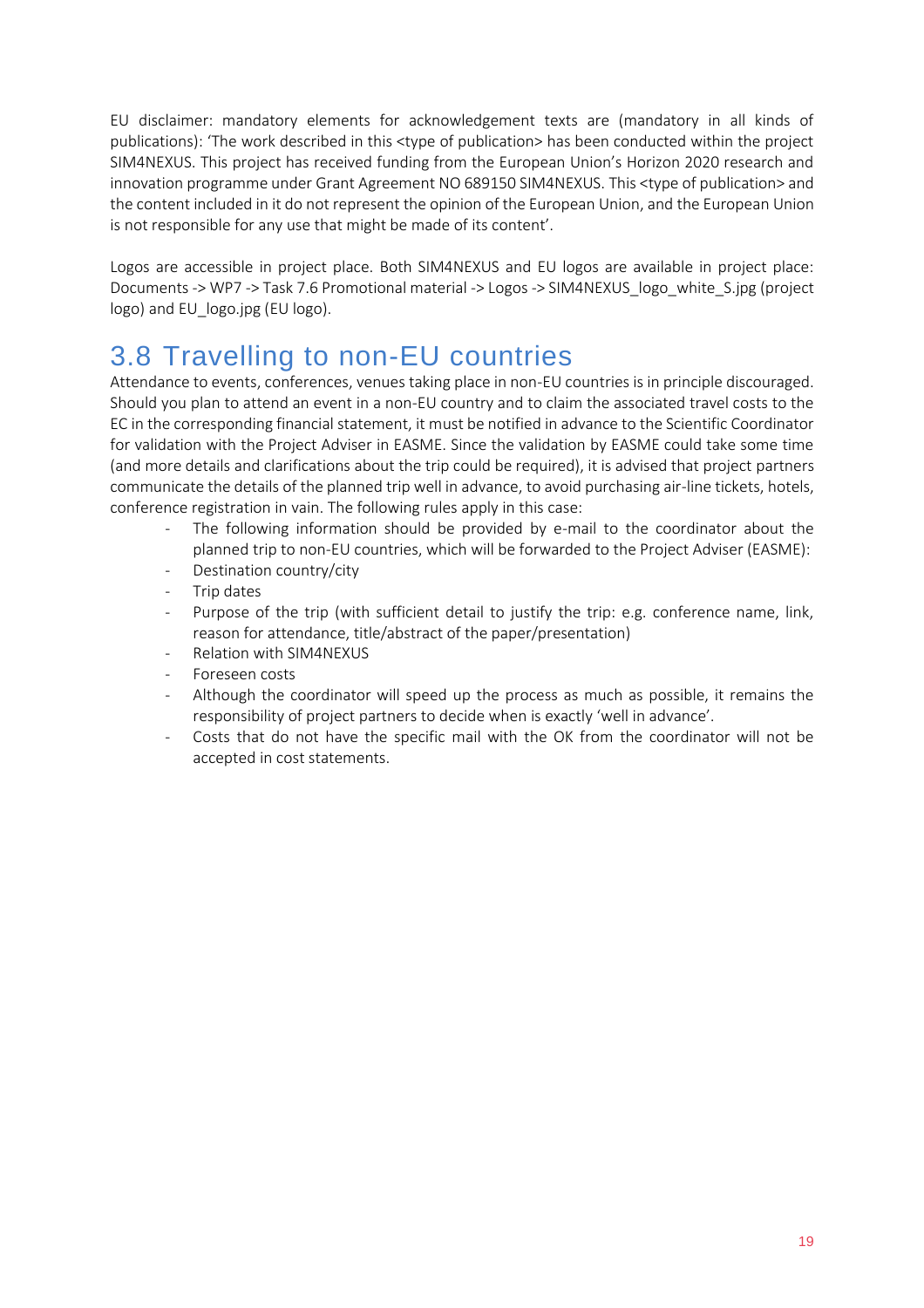## <span id="page-19-0"></span>4 Management of documents and impacts of outcomes

### <span id="page-19-1"></span>4.1 Completion of Deliverables

In order to submit deliverables that meet high quality standards, a review process and quality check is introduced. It is of utmost importance to have a clear Executive Summary; an introduction section which clearly outlines the purpose and scope of the deliverable, and a conclusions section.

### <span id="page-19-2"></span>4.1.1 Review process of deliverables

Templates for deliverables are available on Projectplace. See: Documents -> WP7 -> Task 7.6 Promotional material -> Templates -> S4N\_deliverables.dotx. The entire review process of a deliverable could take a couple of weeks allowing for various feedback loops between the specific reviewers and the main author of the deliverable (and contributors). The schedule presented below is recommended and main authors of the deliverables are encouraged to adhere to it. However, the timing of the scientific review can be reduced (or extended) if previously agreed between the main author of the deliverable and the corresponding reviewers.

- Nominate an internal reviewer. The author of a deliverable could propose a reviewer, but it needs to be confirmed by the WP lead/co-lead.
- Draft of the deliverable is send to the internal reviewer. The review process starts three weeks before submission date.
- Approval of the draft of the deliverable, one week before submission date. Approval of the draft by the principal author of the deliverable and the internal reviewer.
- Quality check of the deliverable, during the last week before submission date. Approval by the scientific coordinator, following confirmation by the WP lead/co-lead the deliverable does comply with the Grant Agreement.
- Internal reviewer. Must not be a direct contributor to the deliverable under review. Must have a special interest in the topic covered by the deliverable (e.g. a related WP/task/case study/deliverable author, main role in a task that depends on the work presented in the deliverable).

It is the responsibility of the main author of a deliverable to make sure the draft is ready for starting peer review process by the corresponding date and therefore, to plan the previous writing (and interim draft versions) accordingly.

### <span id="page-19-3"></span>4.2 Key performance indicators (KPIs)

### <span id="page-19-4"></span>4.2.1 The rationale for KPIs is introduced in the GA

Key Performance Indicators (KPIs) enable to assess the extent objectives and expected impacts of SIM4NEXUS are reached. A tentative list of Key Performance Indicators is developed during the proposal writing and included in the Grant Agreement. KPIs are linked to the Objectives, as an example.

- i. KPI 1: Number of end-users successfully adopting the Serious Game (WP6). Relevant for the exploitation plan (Objective 4).
- ii. KPI 2: Degree of integration, regarding the Nexus and its main components for each application. Relevant for Objective 2.
- iii. KPI 3: Percentage of low-carbon energy, for each case study, resulting from suggested policies. Relevant for Objective 1.
- iv. KPI 4: A resource efficiency indicator on the ratio between the value of economic output and resource use. Such an indicator is relevant for Objective 1.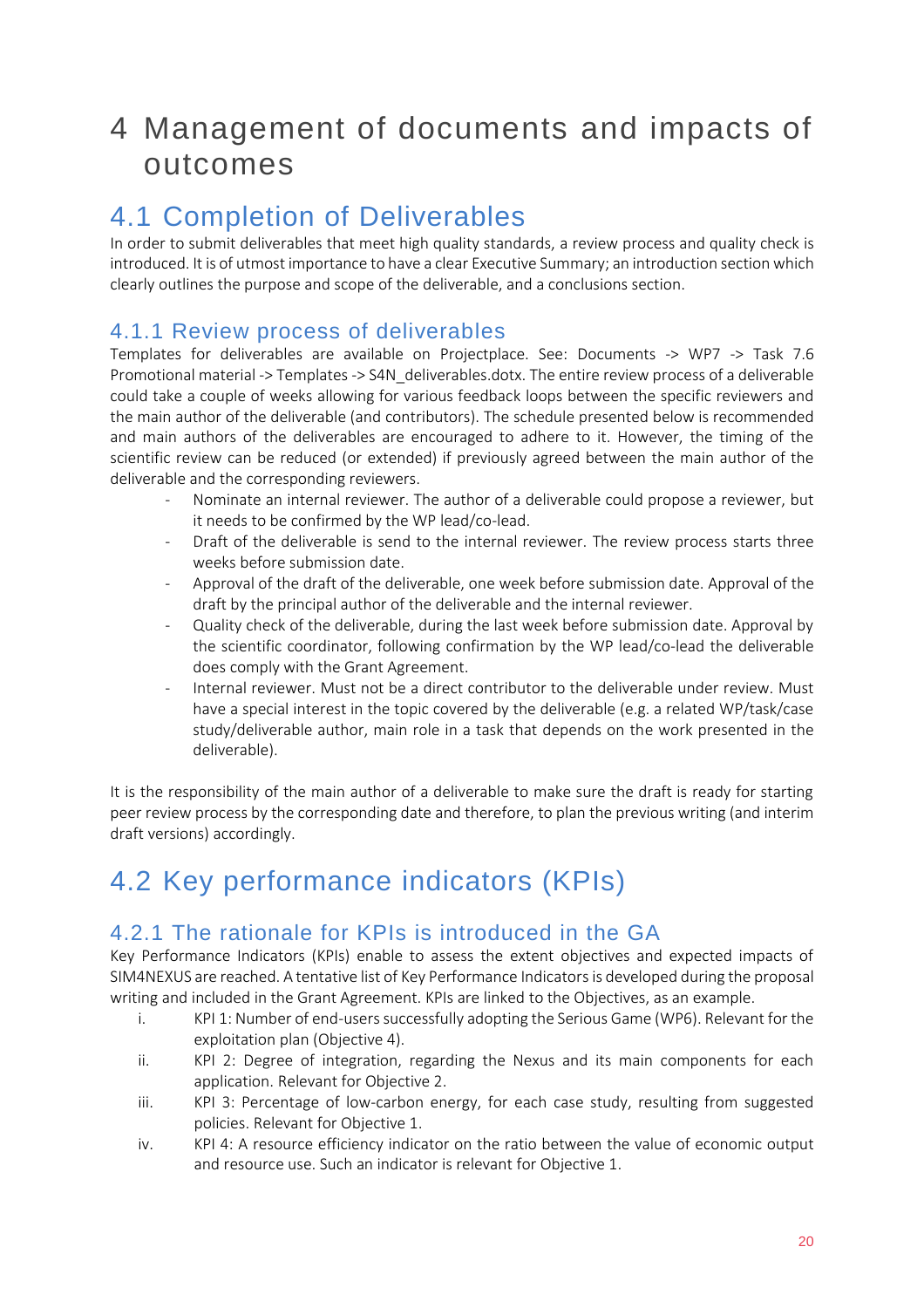- v. KPI 5: Number and diversity of policy makers involved in the development of each case study, a cost-benefit indicator of measures. Relevant for Objective 3.
- vi. KPI 6: Number of scenarios (i.e., Shared Socioeconomic Pathways SSPs) developed, described and run in Case Studies / Number of future assessments conducted using SIM4NEXUS tools. Relevant for Objective 3.

### <span id="page-20-0"></span>4.2.2 Updated list of KPIs

The original list of KPIs included in the Grant Agreement is reconsidered by the PCT during the second half of 2016. Some of them were beyond the accountability ceiling of SIM4NEXUS and therefore are adapted to make linkages to the objectives and impacts of SIM4NEXUS explicit. SIM4NEXUS will introduce a periodic monitoring towards achieving the KPIs. The contributions of individual work packages will be assessed and regularly updated (M12, M24, M36, M48). The KPIs will link to the impacts and objectives of the project.

Objective 1: To adopt existing knowledge and develop new expertise on the Nexus to support the goals of the EU 2020 vision for smart, sustainable and inclusive growth, including resource efficiency objectives and other water-related policy objectives in the EU, by testing improvements in resource efficiency and low-carbon energy use. Pathways for achieving the 2050 vision ('Living well within the borders of our planet') will be identified, while scientifically sound projections beyond 2050 are also made. The extent of reaching objectives and expected impacts will be assessed via the use of relevant Key Performance Indicators (KPIs).

Impact 1: Increased understanding of how water management, food, biodiversity and land use policies are linked together and to climate and sustainability goals.

Impact 2: Reduction of the uncertainties about the opportunities and limitations of low-carbon options, such as bioenergy technologies and resource efficiency measures, in view of relevant near-term policy initiatives.

Three Key Performance Indicators relate to the above objective and impacts:

Key Performance Indicator KPI1 – How many pathways are developed in the 12 case studies in achieving the 2050 vision ('Living well within the borders of our planet') (Objective 1), climate and sustainability goals (Impact 1) and opportunities and limitations of low-carbon options in view of near-term policy initiatives (Impact 2). We judge that a higher number of pathways is better.

Monitored by WP5: M12, M24, M36, M48

- Key Performance Indicator KPI2 Number of papers by SIM4NEXUS partners submitted to peer reviewed journals that present the link between the Nexus and resource efficiency, pathways for the vision 'Living well within the borders of our planet' in 2050 and beyond (Objective 1), climate and sustainability goals (Impact 1) and opportunities and limitations of low-carbon options in view of near-term policy initiatives (Impact 2). Monitored by WP7: M12, M24, M36, M48
- Key Performance Indicator KPI3 Number of tweets from @SIM4NEXUS (with 'likes', 'retweets' and 'views') that address the links between the Nexus and resource efficiency, pathways for the vision 'Living well within the borders of our planet' in 2050 and beyond (Objective 1), climate and sustainability goals (Impact 1) and opportunities and limitations of low-carbon options in view of near-term policy initiatives (Impact 2). Monitored by WP7: M12, M24, M36, M48

Objective 2. To use advanced integration methodologies based on Complexity Science approaches in order to bridge the knowledge gap related to the complex interactions among all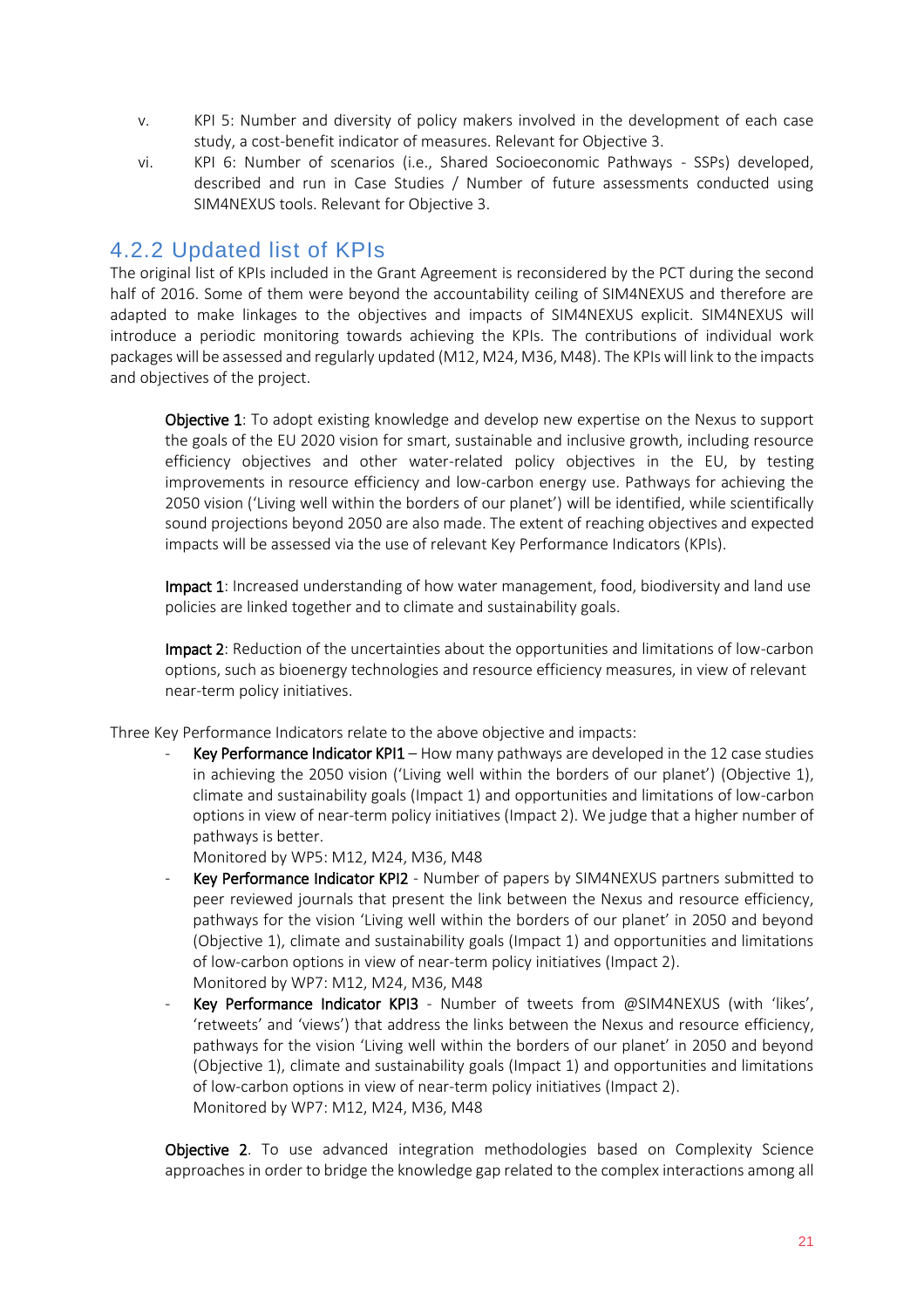components in the water-land-food-energy-climate Nexus and to reduce uncertainties of how policies, governance and institutions affect complex changing environmental systems and what their impacts are on resources.

Three Key Performance Indicators relate to the above objective:

- Key Performance Indicator KPI4 Are complexity science modelling tools operational for all case studies (Yes/No)? Present the number of cases that have Monitored by WP3 and WP4: M36, M48.
- Key Performance Indicator KPI5 Percentage of respondents in the case studies who reply positive towards the question whether they have gained insights on the Nexus and Nexuscompliant practices. A survey will be organised by WP5. Monitored by WP5 in M36, M48.
- Key Performance Indicator KPI6 Number of end-users who have adopted the Serious Game during the life-time of the SIM4NEXUS. Monitored by WP5 in M36, M48.

Objective 4. To implement a business plan in order to valorise the project outputs (Complexity Science Nexus integration tools, Serious Game, Knowledge Elicitation Engine) by creating project spinoffs. SIM4NEXUS aims to offer a long-lasting, economically sustainable exploitation of its results, including an Intellectual Property Rights (IPR) legal framework for the partners and a mechanism aimed at encouraging and accepting new partnerships in the years to come (e.g., via a European Economic Interest Grouping—EEIG).

One Key Performance Indicators relate to the above objective:

Key Performance Indicator KPI7 – Is there a governance structure in place to maintain and further develop SIM4NEXUS Serious Game (e.g. new partnerships that result from SIM4NEXUS; number of users of the Serious Game who pay for its use)? Monitored by WP6 in M48

Objective 3. To showcase the implementation of the SIM4NEXUS methodology, by using a network of regional and national case studies in Europe as a test bed for achieving resource efficiency through successful policy initiatives. In this context, SIM4NEXUS aims to address the barriers of expanding the use of the Serious Game by end-users and policy-makers.

- One Key Performance Indicator relates to the above objective and impact:
	- Key Performance Indicator KPI8 Number of contributions towards international policy events (UNFCCC – United Nations Framework Convention on Climate Change, CBD - Convention on Biological Diversity), European (e.g. CAP – Common Agricultural Policy, WFD – Water Framework Directive), national policy events and regional policy events. Monitored by WP7 in M24, M36, M48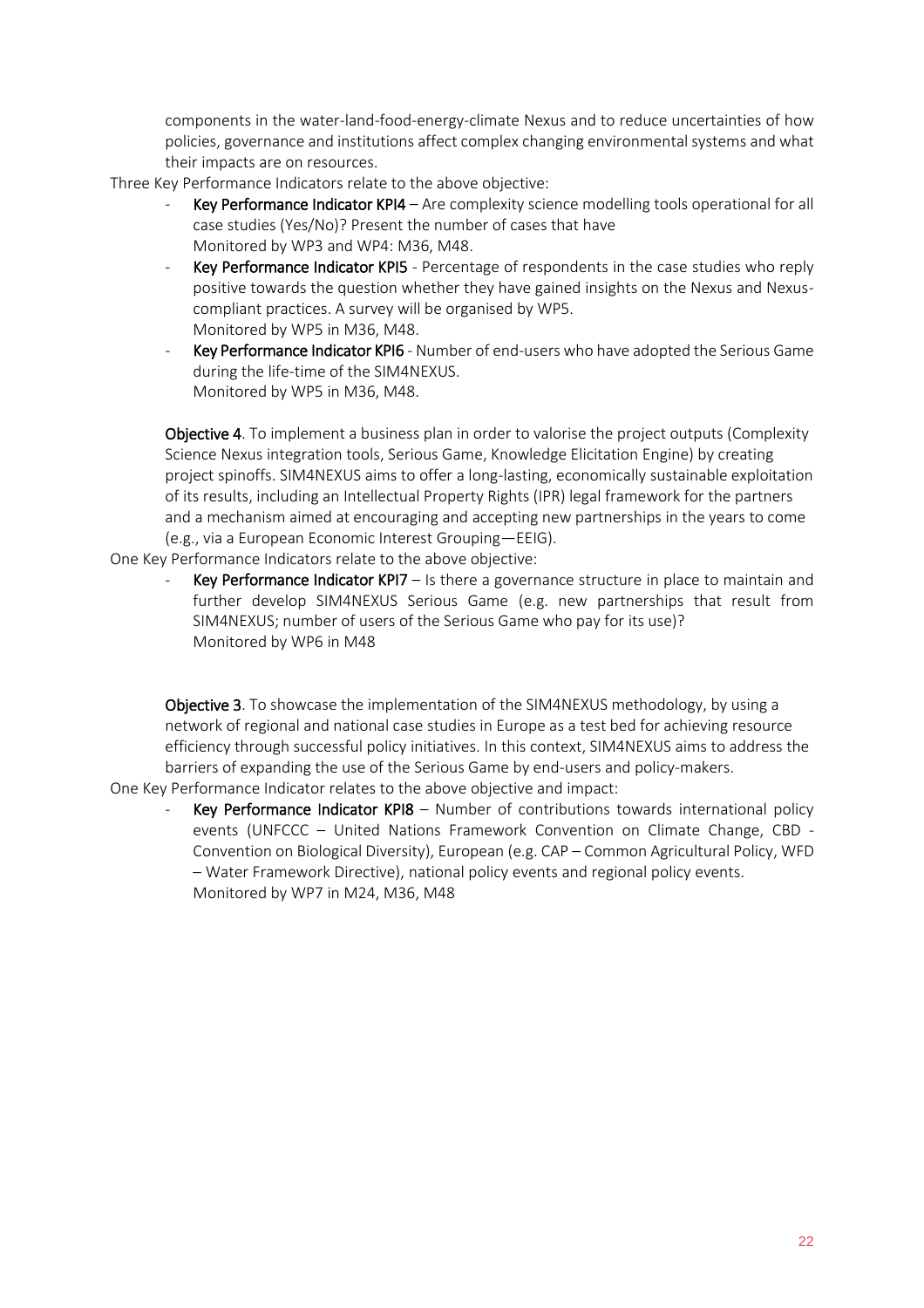## <span id="page-22-0"></span>5 Reporting (financial and activity)

### <span id="page-22-1"></span>5.1 Official reporting

Three reporting periods are included in Grant Agreement:

- RP1 is at M12 (M1 to M12)
- RP2 is at M30 (M13 to M30)
- RP3 is at M48 (M31 to M48)

These reports entail each partner's declaration of financial statements regarding costs and efforts spent in the period.

### <span id="page-22-2"></span>5.2 Periodic reports

The DoA establishes project reports, i.e. contractual documents that the SIM4NEXUS consortium will deliver. In addition to the deliverables and milestones, there is periodic reporting:

- Project Periodic report related to the first reporting period  $(1.6.2016 30.5.2017)$ , due for submission within 60 days afterwards (i.e. end of July 2017).
- Project Periodic report related to the second reporting period (until 30.11.2018), due for submission within 60 days afterwards (e.g. end of January 2019).

The structure and content of the periodic reports is defined by the Grant Agreement and is structured as follows:

Periodic technical report containing:

- An explanation of the work carried out by the beneficiaries, including an overview of the progress towards the objectives of the action, including milestones and deliverables, differences between work expected and that actually carried out, exploitation and dissemination of the results.
- A summary for publication by the EC, answers to the H2020 questionnaire (covering issues related to the action implementation and the economic and social impact, notably in the context of the Horizon 2020 key performance indicators and the Horizon 2020 monitoring requirements).

Periodic financial report containing:

- $\bullet$  Individual financial statement from each beneficiary.
- Explanation of the use of resources, subcontracting and in-kind contributions provided by third parties from each beneficiary.

WUR-LEI will be in charge to collect from all consortium partners the information required to fill in the Periodic Reports.

### <span id="page-22-3"></span>5.3 Final report

A final report has to be submitted within 60 days after the end of the project. This final report shall comprise:

- A final publishable summary report covering results, conclusions and socio-economic impact of the project.
- A report covering the wider societal implications of the project, in the form of a questionnaire, including gender equality actions, ethical issues, efforts to involve other actors and to spread awareness, as well as the plan for the use and dissemination of foreground.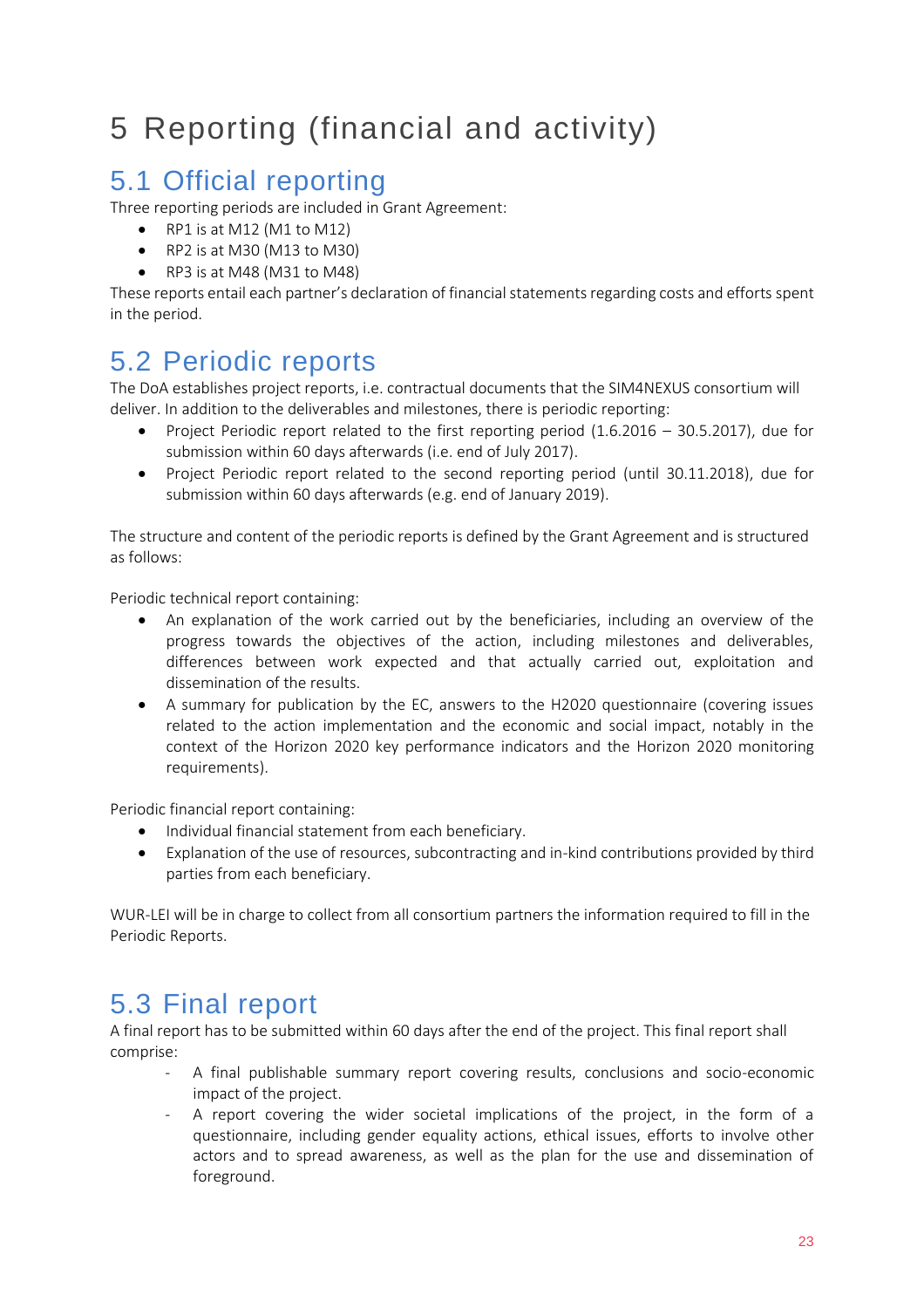After the final payment is received from the EC, the following should be submitted:

 A report on the distribution of the Community financial contribution between beneficiaries. This report must be submitted 30 days after receipt of the final payment (not required for intermediate payments).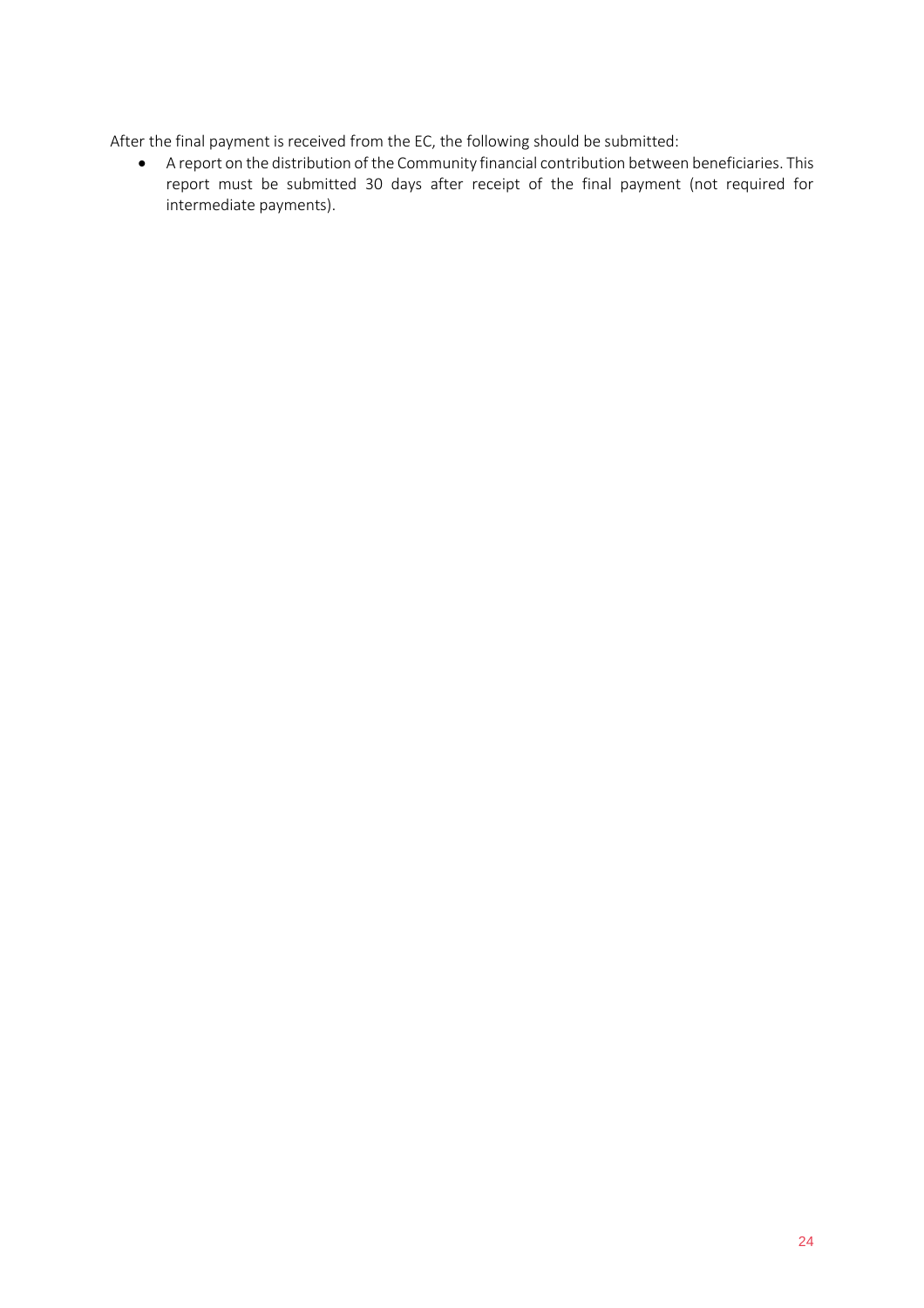## <span id="page-24-0"></span>6 Risk management

The risk management has the objective to avoid or minimize impact of potentially possible but unforeseen or unlikely external or internal events that the likelihood to achieve the targeted outcome in projected time, quality or cost.

Based on the risks and contingencies plans outlined in the DoA (Part A, Table 1.3.5) the risk management process is repeated at regular intervals during the project execution to control risk factors. It implements mitigation wherever and whenever necessary. Not all events can be foreseen, but the ongoing reporting (timely submission of deliverables and milestones) shall catch events that endanger the success of the project or the quality of the outcomes.

The PCT will monitor closely the risks and evaluate and update their likelihood when necessary. New risks may appear and some others might be discarded. This will be discussed in the PCT, who has intensified their schedule of meetings. Starting from early 2017, the PCT will meet virtually once every 6-8 weeks, discuss progress in deliverables and milestones, and critical implementation risks and mitigation actions.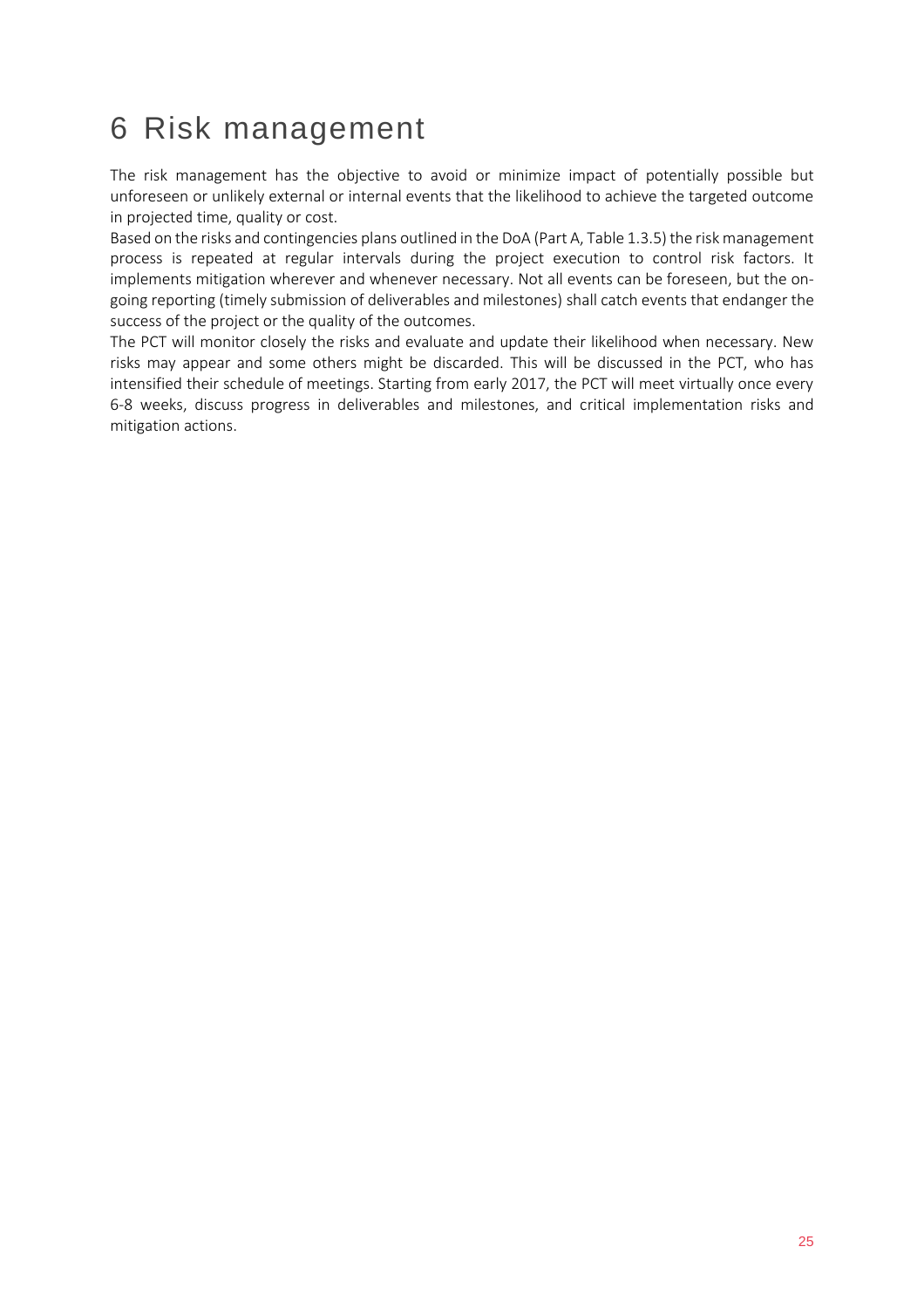## <span id="page-25-0"></span>7 IPR management

Intellectual Property Rights (IPR) will receive special attention from the beginning. All rules regarding management of knowledge and IPR will be governed by the Consortium Agreement (CA) that was signed by all beneficiaries before the project did start its activities. The DESCA H2020 model Consortium Agreement was used as basis for the CA. SIM4NEXUS will not act in contradiction with the rules laid down in Annex II of the Grant Agreement. The CA addresses background and foreground knowledge, ownership, protected third party components of the products, and protection, use and dissemination of results and access rights.